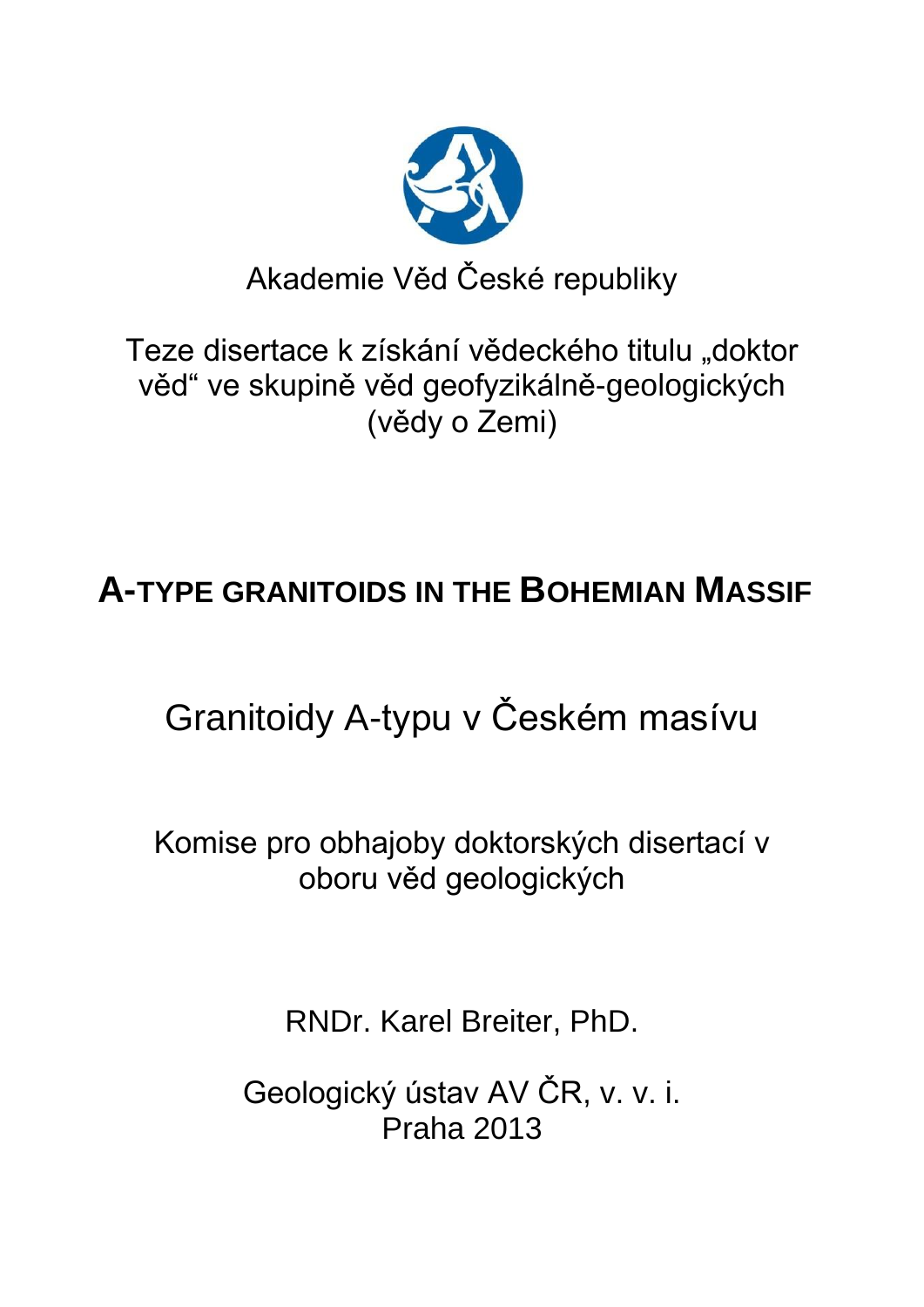# **Abstract of the DSc. Thesis A-type granitoids in the Bohemian Massif**

The chemical character of igneous rocks results from many factors, of which the most important are: the composition of protolith, the tectonic setting in which melting took place, and the degree of fractionation of the magma. That applies to all types of magmas, although in the case of acidic rocks (granitoids) the relationship between environmental parameters and the resulting magma is less obvious than in the basic rocks.

Nevertheless, a few principal types of granite occupy a specific position during the temporal-spatial evolution of an orogeny. When classifying, in a first approach, the granites into the I, S and A groups (in terms of Chappell and White, 1974; Loiselle and Wones, 1979), the I-type granites are believed to have been extracted from igneous protoliths, whereas S-type granites originated from sedimentary protoliths, both in temporal-spatial relationship to collisional tectonics and metamorphism. The A-type rocks (Bonin, 2007) can be derived from water-undersaturated felsic continental crust or straight through fractionation of basaltic magma, typically in tensional tectonic setting.

The granites of Krušné Hory/Erzgebirge have been, for their obvious association with tin mineralization, investigated in detail petrographically and chemically since the mid-19<sup>th</sup> century and belong to one of the classical regions of orebearing granites (rare-metal granites) in the world (Hochstetter, 1856; Laube, 1876). Geochemical studies after 1970 brought forth new ideas on the nature of granitic plutons of Krušné Hory/ Erzgebirge Mts. Breccias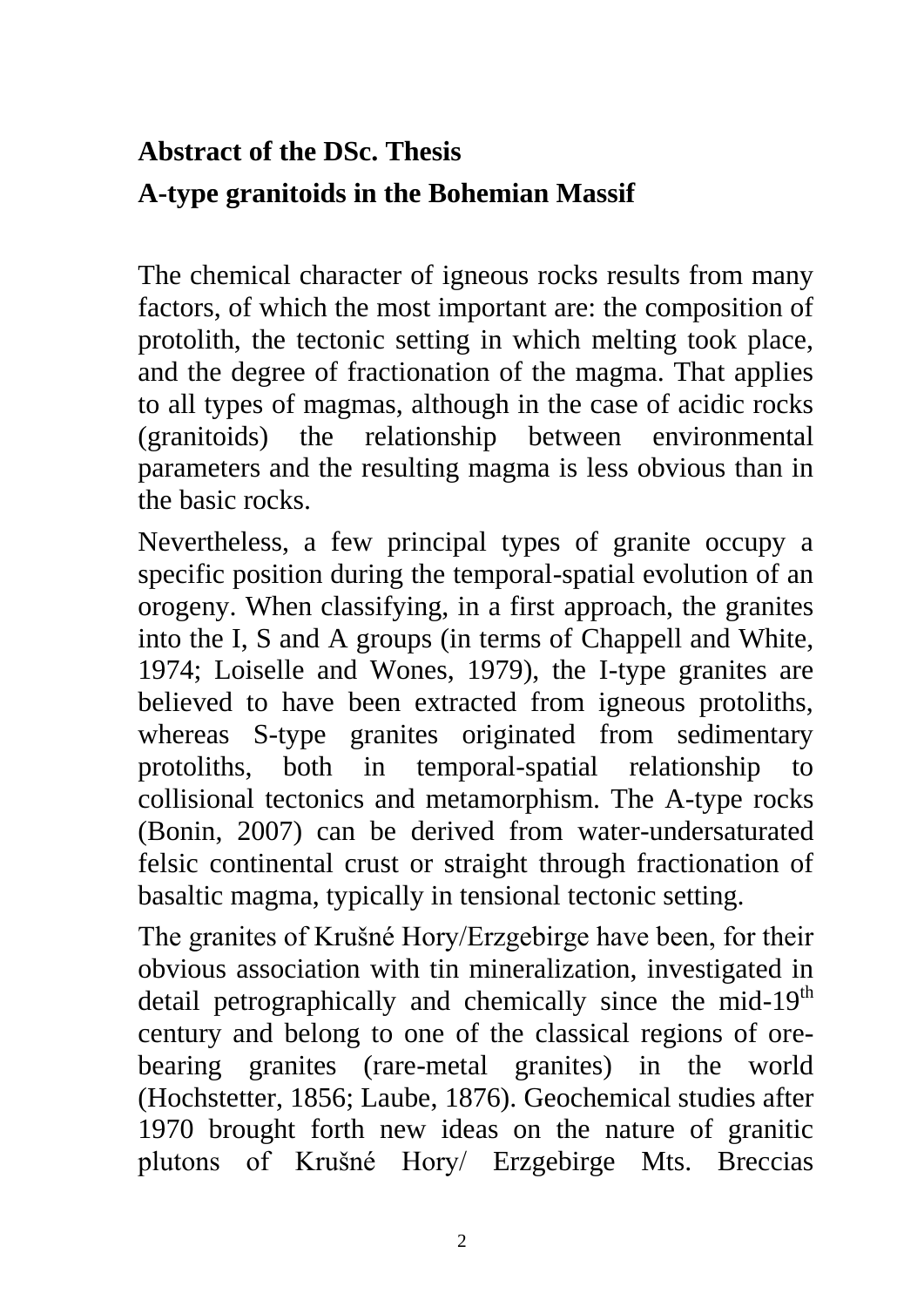cemented by granites were found at many localities (Seltmann et al., 1987; Jarchovsky and Pavlů, 1991) and their magmatic origin was proven. Geochemically, two types of tin-bearing granites were distinguished, namely high-phosphorus, strongly peraluminous, typical S-type granites, and low-phosphorus, HFSE-enriched, weakly peraluminous, A-type granites (Breiter et al., 1991).

The A-type granitoides are relatively rare within the Variscan Europe. Except the ore-bearing A-type granites in the Krušné Hory/Erzgebrge, only a few minor occurrences are incorporated into the Alpine orogene in Western Carpathians (Uher and Broska, 1996) and Corsica (Bonin, 2007)) were found and described during last 20 years. Atype granites of the Krušné Hory/Erzgebirge are unique because of its close relationship to roughly the same old Stype granites, with who bear in essentially the same Sn-W mineralization.

The present dissertation is a summary of the author's research of A-type rocks in the Krušné Hory since 1990, especially in the last 10 years. A-type granites and rhyolites in the Krušné Hory/Erzgebirge have never been investigated systematically. Existing and here presented textural, geochemical and mineralogical data were obtained during various projects aimed primarily to applied geology (prospecting of mineral deposits, hydrogeology). Therefore, the existing knowledge about various aspects of Agranitoids is unbalanced. However, in summary, has served a fairly detailed picture of the geology, geochemistry and mineralogy of this interesting group of rocks.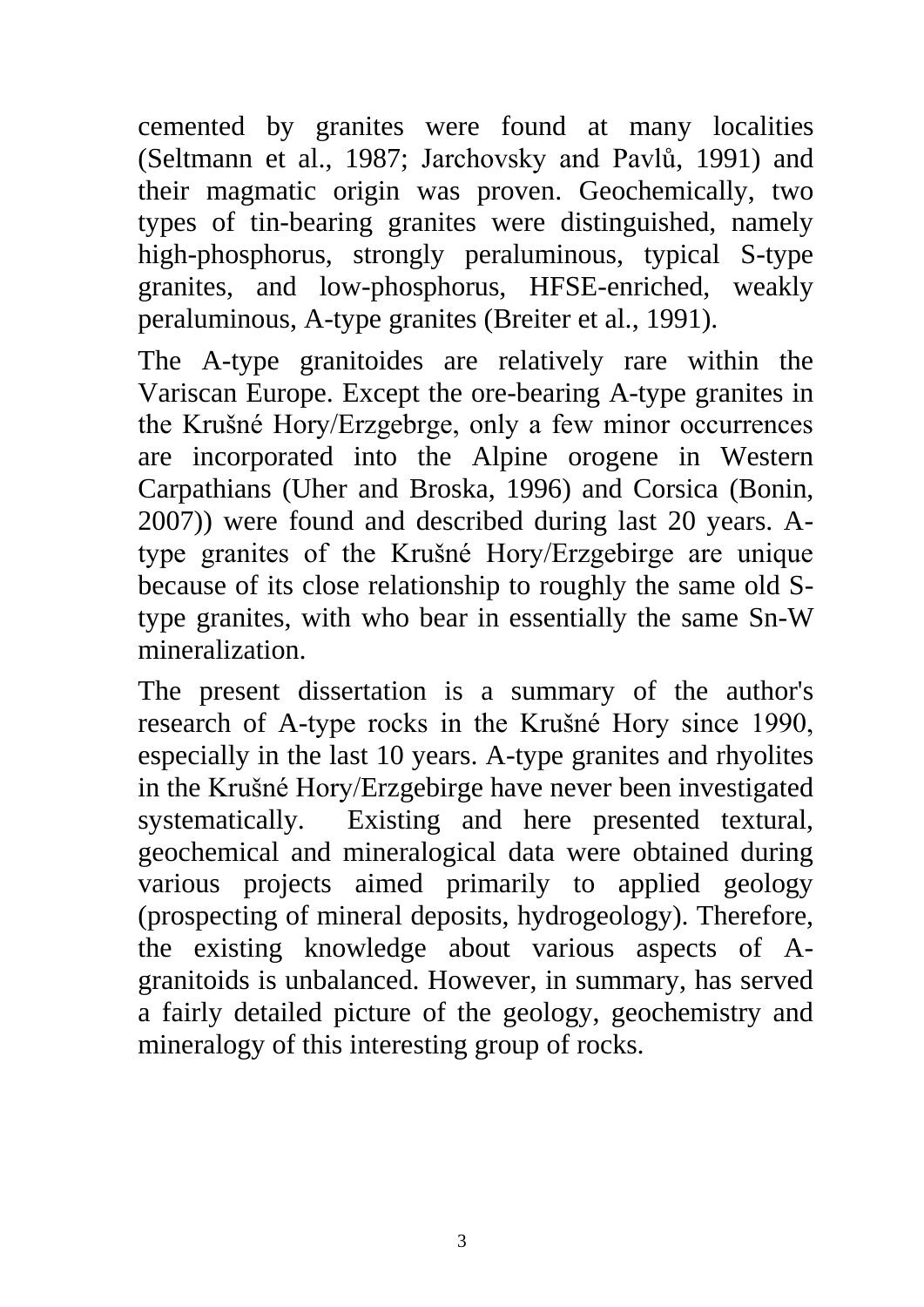# **Abstrakt předkládané DSc. disertace Granitoidy A-typu v Českém masívu**

Chemický charakter magmatických hornin je výsledkem mnoha faktorů, z nichž nejdůležitější jsou: složení protolitu, geotektonické prostředí v němž k tavení došlo, a stupeň frakcionace magmatu. To platí pro všechny typy magmat, i když v případě kyselých hornin (granitoidů) je vztah mezi parametry prostředí a výsledným složením magmatu méně zřetelný než v případě hornin bazičtějších.

Nicméně, několik základních typů magmat zaujímá během časoprostorového vývoje orogénu specifické postavení. Použijeme-li v prvním přiblížení klasifikaci granitů na I-, Sa A- typy (z hlediska Chappell a White, 1974; Loiselle and Wones, 1979), granity I-typu vznikly přetavením převážně magmatických zdrojových hornin, kdežto granity S-typu přetavením původních sedimentů, oba typy v časoprostorovém vztahu ke kolizní tektonice a metamorfóze. Granitoidy A-typu (Bonin, 2007) lze odvodit suchým tavením spodní kontinentální kůry, vzácně snad i přímou frakcionací bazaltického magmatu, typicky v tenzním tektonickém prostředí.

Granity krušnohorského krystalinika byly pro své zřejmé spojení s cínovou mineralizací detailně petrograficky a chemicky zkoumány od poloviny 19. století a jsou jednou z klasických oblastí rudonosných granitů na světě (Hochstetter, 1856; Laube, 1876). Moderní geochemická studia po roce 1970 přinesla nové představy o povaze granitických plutonů Krušných hor. Byl prokázán magmatický původ brekcií v nadloží granitických intruzí (Seltmann et al., 1987; Jarchovský and Pavlů, 1991) a byl rozpoznán celkově subvulkanický charakter cínonosných granitových pňů. Geochemicky byly odlišeny dva typy

4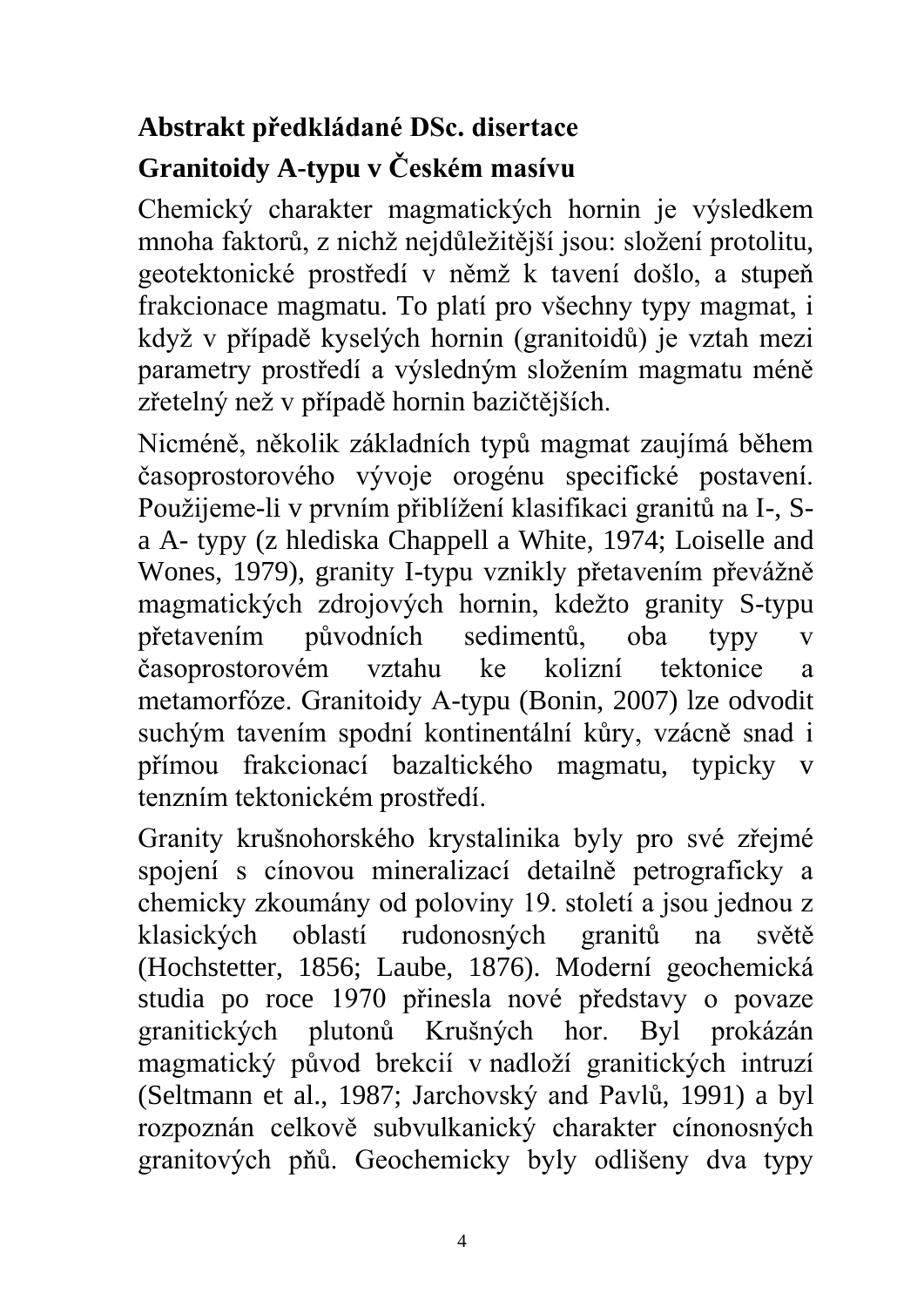cínonosných granitů: silně peraluminické a fosforem bohaté granity S-typu, a slabě peraluminické, bezfosforové, HFSEobohacené granityA-typu (Breiter et al., 1991).

Ve variské Evropě jsou horniny A-typu poměrně vzácné. Kromě cínonosných A-granitů východních a středních Krušných hor lze ještě jmenovat několik drobných výskytů zapracovaných do alpínského orogenu v Karpatech (Uher and Broska, 1996) a několik plutonů na Korsice (Bonin, 2007). A-typové granity Krušných hor jsou unikátní svým úzkým vztahem k prakticky stejně starým granitům S-typu, s nimiž nesou v podstatě shodné Sn-W zrudnění. Petrografická i metalogenetická shoda mezi krušnohorskými granity S- a A-typu byla příčinou, proč byly oba geochemicky principiálně odlišné typy granitů rozpoznány až počátkem 90. let (Breiter et al., 1991).

Předkládaná disertace je souhrnem autorových výzkumů hornin A-typu v Krušných horách od roku 1990, zejména však v posledních 10 letech. Krušnohorské granity a ryolity A-typu nebyly nikdy zkoumány systematicky. Prezentovaná data vznikla během různých projektů zaměřených primárně prakticky v rámci ložiskového a hydrogeologického výzkumu. Proto jsou existující poznatky o různých aspektech A-granitoidů nevyvážené. Přesto v souhrnu podávají již dosti podrobný obraz o geologii, geochemii a mineralogii této zajímavé skupiny hornin.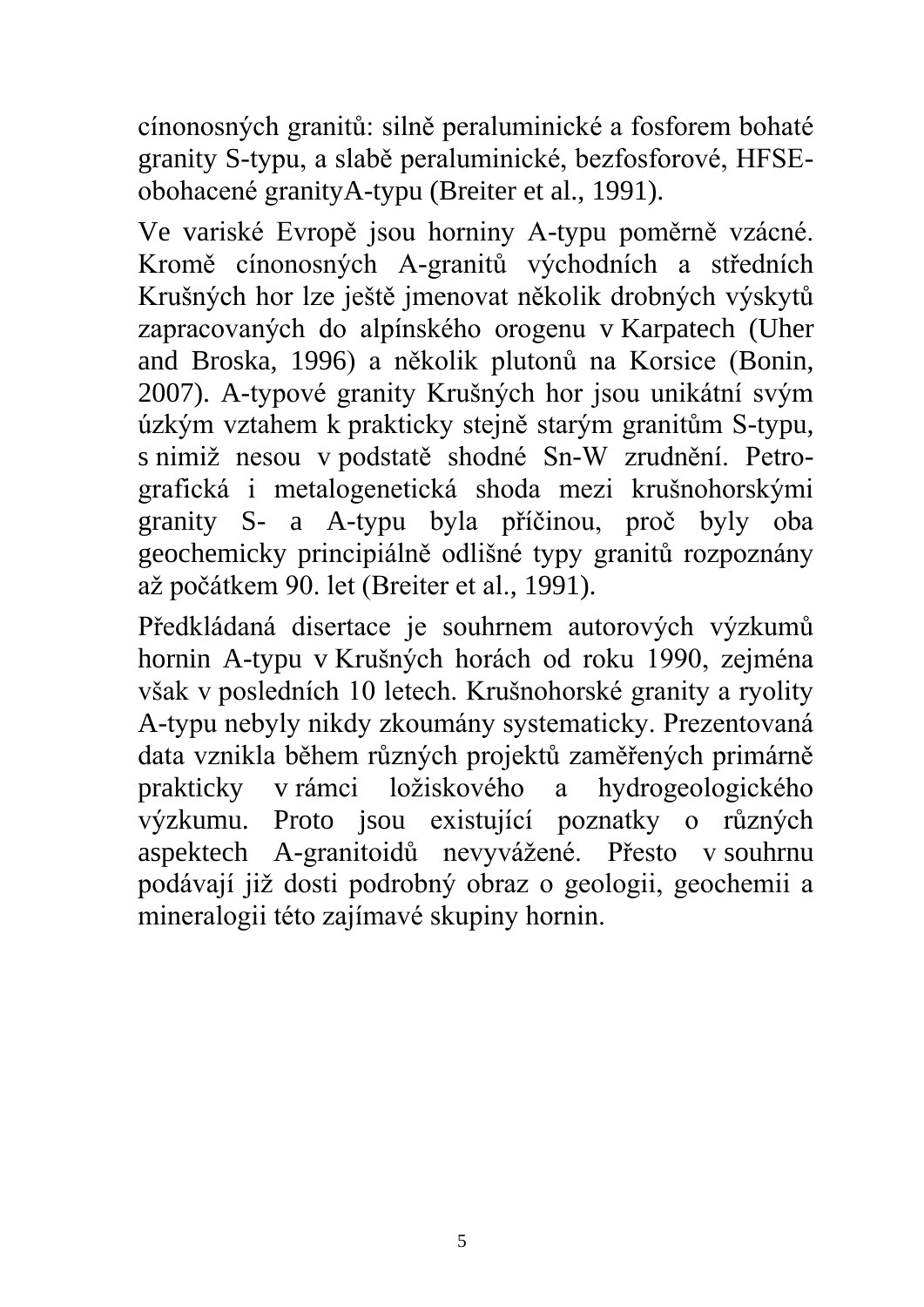# **Thesis of the dissertration**

# **A-TYPE GRANITOIDS IN THE BOHEMIAN MASSIF**

# **1. Introduction**

The present dissertation is a summary of the author's research of A-type rocks in the Krušné Hory/Erzgebirge since 1990, especially in the last 10 years. A-type granites and rhyolites in the Krušné Hory area have never been investigated systematically. Existing and here presented geological, textural, and geochemical data were obtained during various projects aimed primarily to applied geology in the Czech Geological Survey (prospecting of mineral deposits, hydrogeology). Presented mineralogical data originated mainly during the last five years at the Geological Institute of the Academy of Science. Therefore, the existing knowledge about various aspects of Agranitoids (e.g. granites and rhyolites) is unbalanced. However, in summary, has served a fairly detailed picture of the geology, geochemistry and mineralogy of this interesting group of rocks.

# **2. Geochemical classification of granites**

The chemical character of igneous rocks is the result of many factors, of which the most important are: the composition of protolith, the tectonic setting in which melting took place, and the degree of fractionation of the magma. That applies to all types of magmas, although in the case of acidic rocks (granitoids) the relationship between environmental parameters and the resulting magma is less obvious than in the basic rocks. There is general consensus,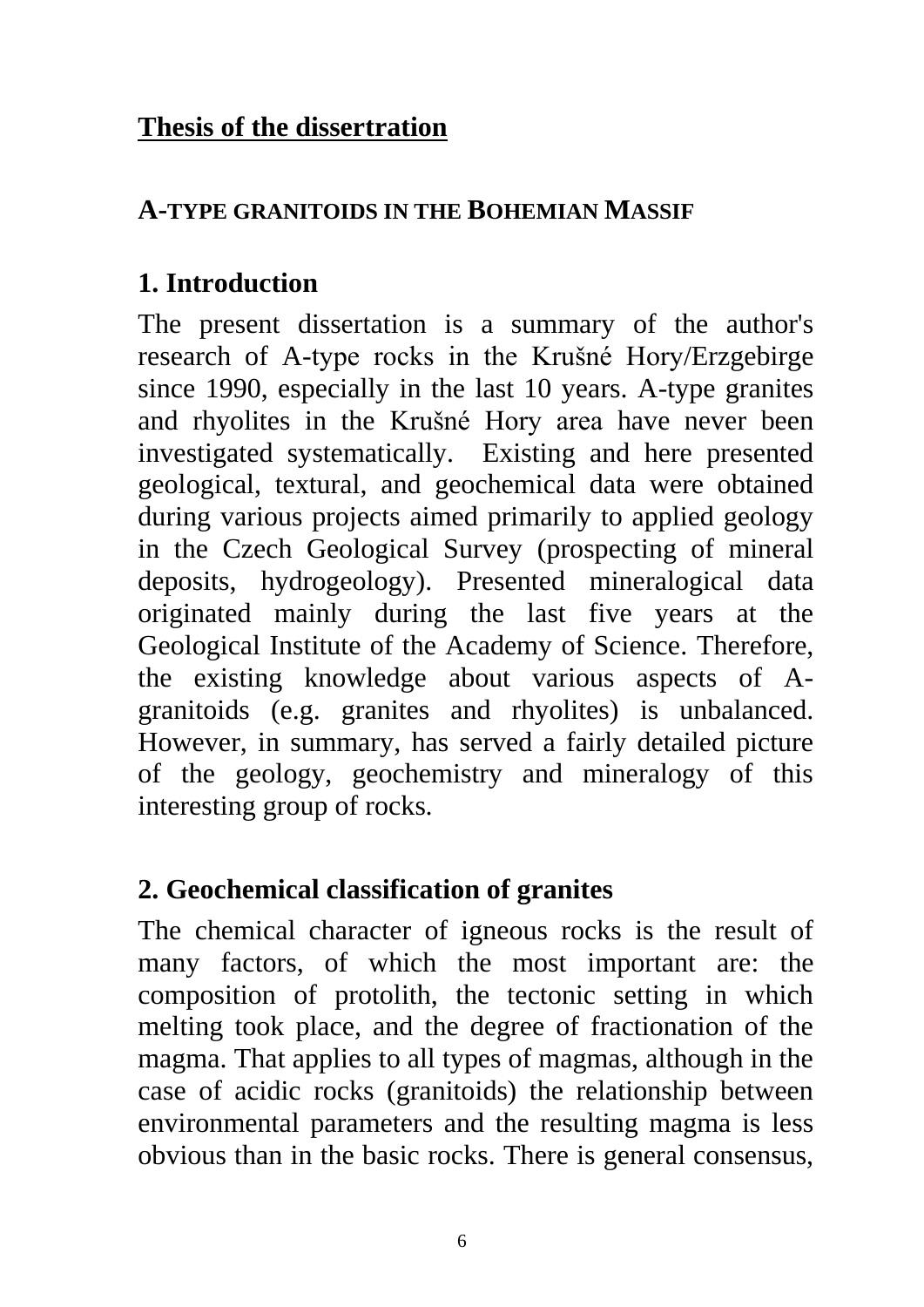that principal types of granitoids occupy a specific position during the temporal-spatial evolution of an orogene. When classifying, in a first approach, the granites into the I, S and A groups (in terms of Chappell and White, 1974; Loiselle and Wones, 1979), the I-type granites are believed to have been extracted from igneous protoliths, whereas S-type granites originated from sedimentary protoliths, both in temporal-spatial relationship to collision tectonics and metamorphism. The A-type rocks (Bonin, 2007) can be derived from water-undersaturated felsic continental crust or straight through fractionation of basaltic magma, typically in tensional tectonic setting.

#### **3. Brief history of the investigation of granites in the Krušné Hory/Erzgebirge area**

The granites of Krušné Hory area have been, for their obvious association with tin mineralization, investigated in detail petrographically and chemically since the mid-19<sup>th</sup> century and belong to one of the classical regions of orebearing granites (rare-metal granites) through the world. Hochstetter (1856) and Laube (1876) had already distinguished two fundamental granite types in the Krušné hory Mts. and the nearby Slavkovský Les area - the older barren "Gebirgsgranit" (today usually termed as "older intrusive complex" – OIC) and the younger ore-bearing "Erzgebirgsgranit" ("younger intrusive complex" – YIC). A detailed microscopic study of granites of the Nejdek Massif led Teuscher (1936) to the concept of "autometasomatism", in other words an alteration of granites in their postmagmatic development stages by their own cogenetic hydrothermal fluids. This theory influenced genetic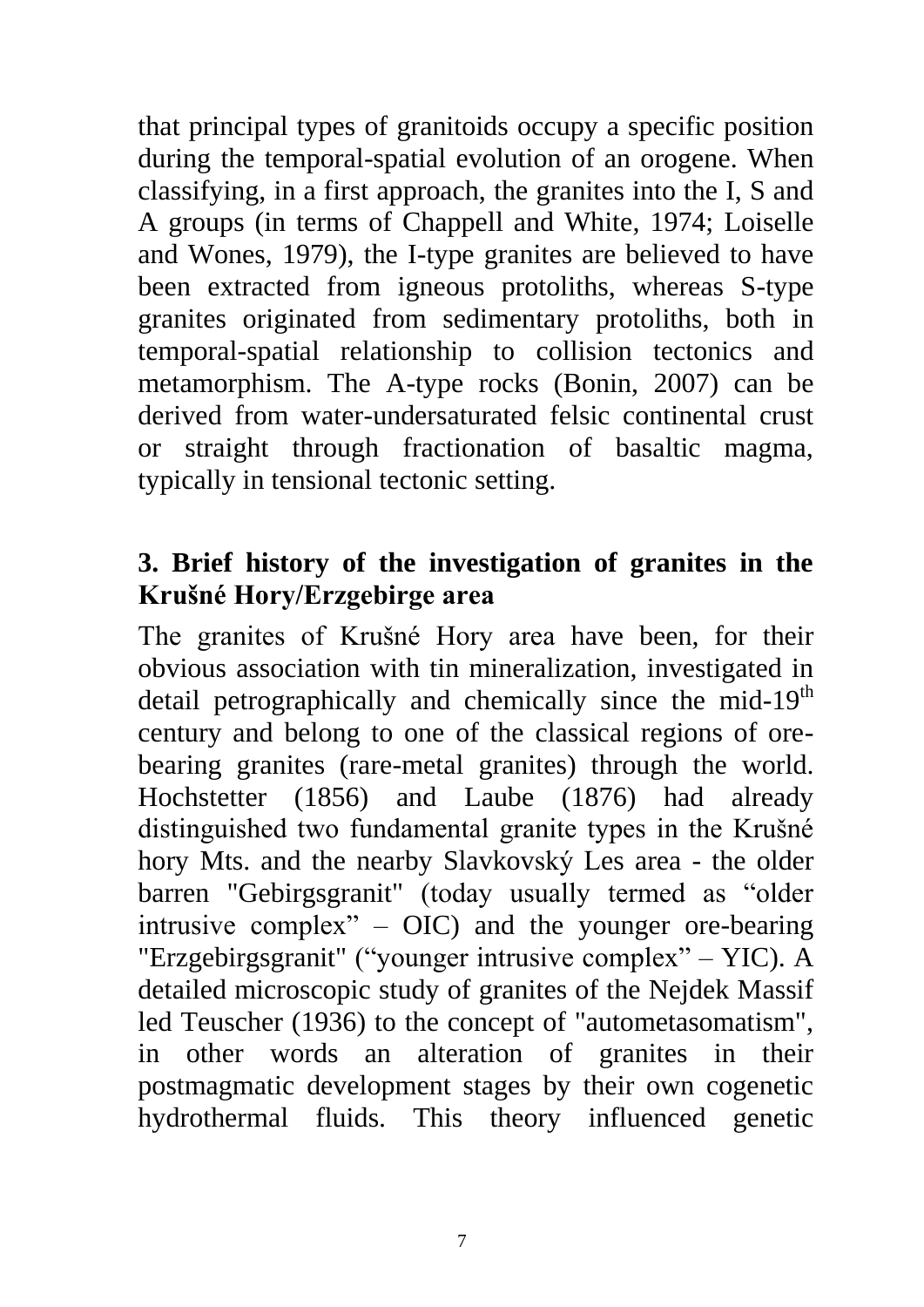interpretation of fractionated granites around the world for more than 50 years.

The 1594 m long borehole CS-1 at Cínovec in 1961-63 provided the first data about vertical evolution of highly fractionated Sn-bearing granite worldwide (Štemprok and Šulcek, 1969).

Regional prospecting (Absolonová and Matoulek, 1971; Breiter et al., 1987) and geochemical studies (Čadková and Mrázek, 1987) after 1970 brought forth new ideas on the nature of granitic plutons of Krušné Hory Mts.



Fig. 1 Localization of studied A-type granitoids within the Krušné Hory/Erzgebirge area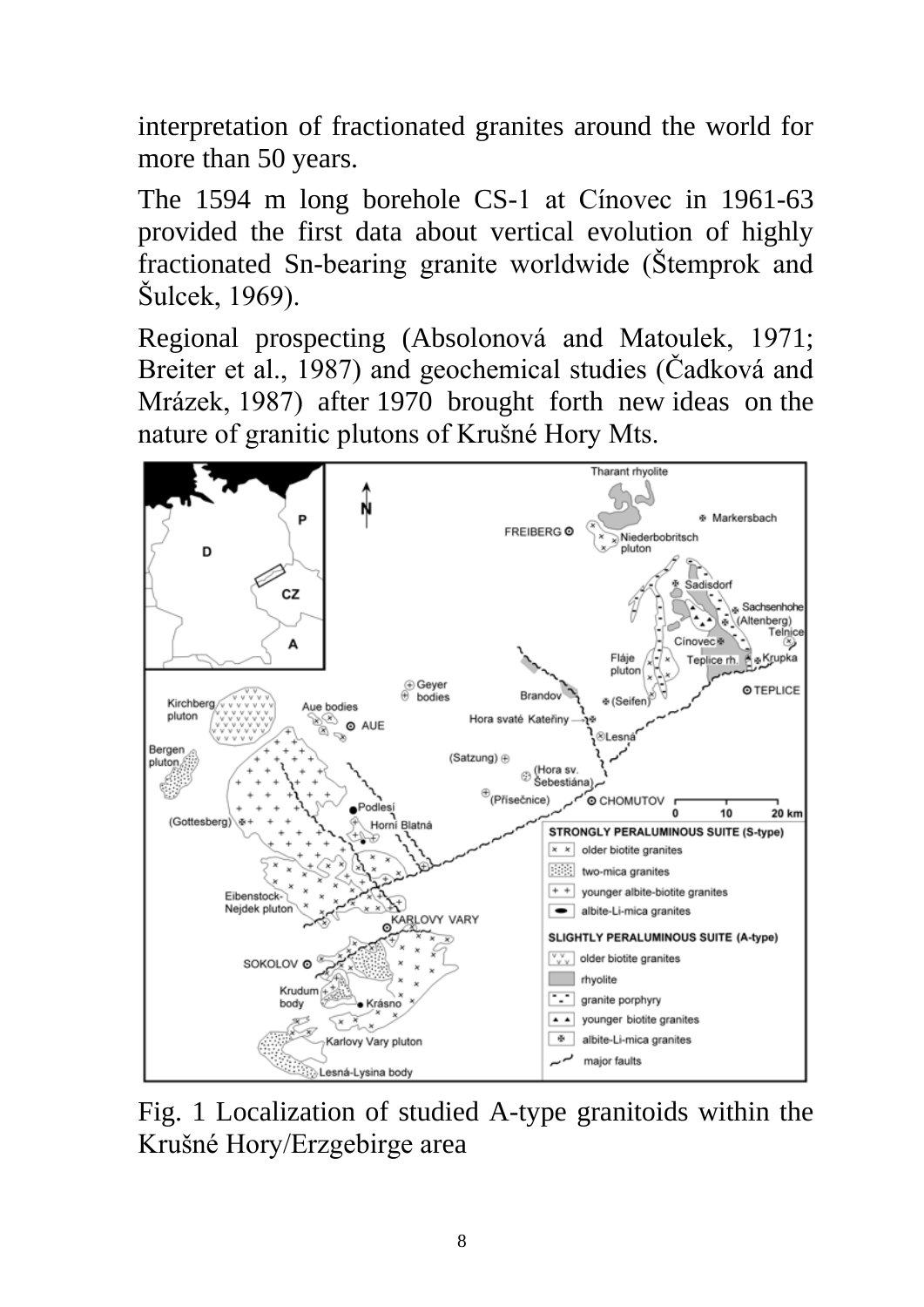Magmatic breccias cemented by granites were found at many localities and their primary magmatic origin was proven (Seltmann et al., 1987; Jarchovský and Pavlů, 1991). Geochemically, two types of tin-bearing granites were distinguished, namely high-phosphorus, strongly peraluminous, typical S-type granites, and low-phosphorus, HFSE-enriched, weakly peraluminous, A-type granites (Breiter et al., 1991).

#### **4. A-type granitoids in the Krušné Hory area**

#### *4.1 Altenberg-Teplice caldera*

The Altenberg-Teplice Caldera (ATC) is located in the eastern Krušné Hory Mts. (Hoth et al., 1995). ATC has an elliptical shape elongated in north-south direction with dimensions of about  $35x18 \text{ km}$  (500 km<sup>2</sup>). Its basement and adjacent rocks are mainly Lower Paleozoic metagranitoids and gneisses intruded by Carboniferous Fláje granite. The crystalline basement of the caldera dips at 20° to the east. The basal units of the caldera fill are exposed on the surface in the NW part of the ATC - Schönfeld Unit paleontologically dated as Westphalian B/C (=Duckmantian/Bolsovian) with rhyolite and dacite volcanism. The eastern third of ATC is covered by the so-called Teplice Rhyolite (TR). The preserved volume of TR exceeds 250  $km^3$  (Jiránek et al., 1987). The eastern contact of ATC is strongly affected and modified by north-south trending faults intruded by granite porphyry dykes up to 1 km thick and post-caldera intrusions of Preiselberg and Cínovec granite. The western contact is flat and therefore it is possible there to study an uninterrupted volcanic sequence unaffected by younger faults. The southern part of the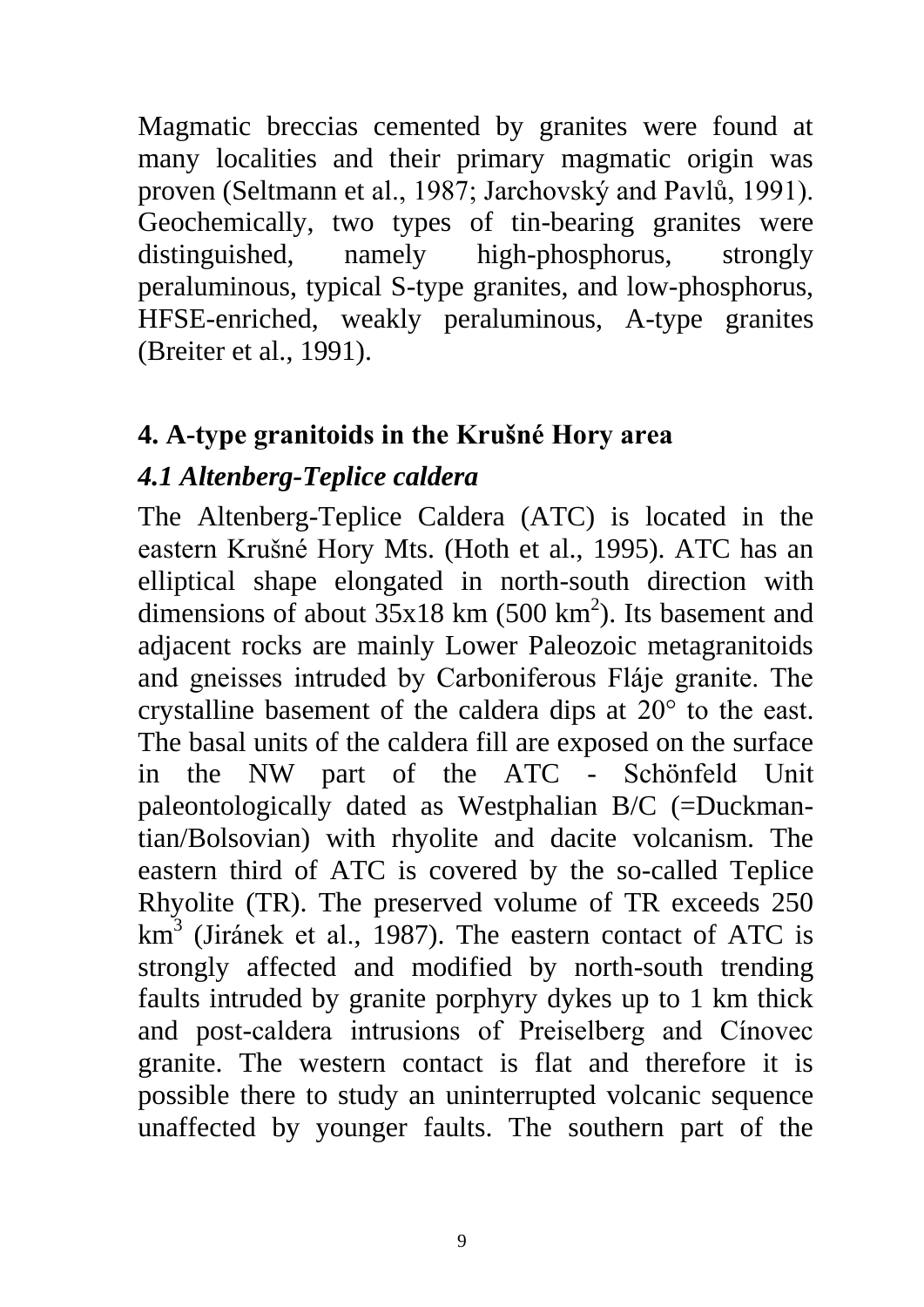Caldera is covered by Tertiary sediments; its perimeter was defined by Mlčoch and Skácelová (2010).

Structural borehole Mi-4, drilled in 1984 in the central part of the ATC, revealed a stratigraphic cross-section with six clearly distinct magmatic phases (Breiter, 1997):

1. basal rhyolite tuff (**BR**) at a depth of 924.5–871 m;

2. dacite tuffs and ignimbrites (**DC**) at a depth of 870–603 m;

3. rhyolite tuffs (**TR1**) at a depth of 601–493 m;

4. rhyolite tuffs to ignimbrites (**TR2**) at a depth of 491–192 m;

5. rhyolite ignimbrites to lavas (**TR3**) at a depth of 192–0 m. This unit also makes up the vast majority of the outcrops of the Czech part of the Caldera;

6. Post-Caldera granite porphyries (**GP**) form thick dykes of NW-SE to N-S direction and are chemically closely related to the TR3 phase.

#### *Reversal zoning of the Teplice rhyolite*

All three units of Teplice rhyolite (TR1 to TR3) show a strong reverse development. Tuffs, relatively rich in lithofile elements (Si, Rb, Na), Y and Th, are at the base of each eruptive unit, while superposed ignimbrites and rhyolite lavas are relatively enriched in Fe, Mg, K, Sr and Zr. Among the phenocrysts, the replacement of a mineral assemblage of albite  $+$  pure K-feldspar in the basal tuffs by an assemblage consisting of oligoclase  $+$  Na-rich sanidine in the upper lavas indicate increase in temperature of phenocrysts crystallization during each volcanic event. These observations can be explained by the model of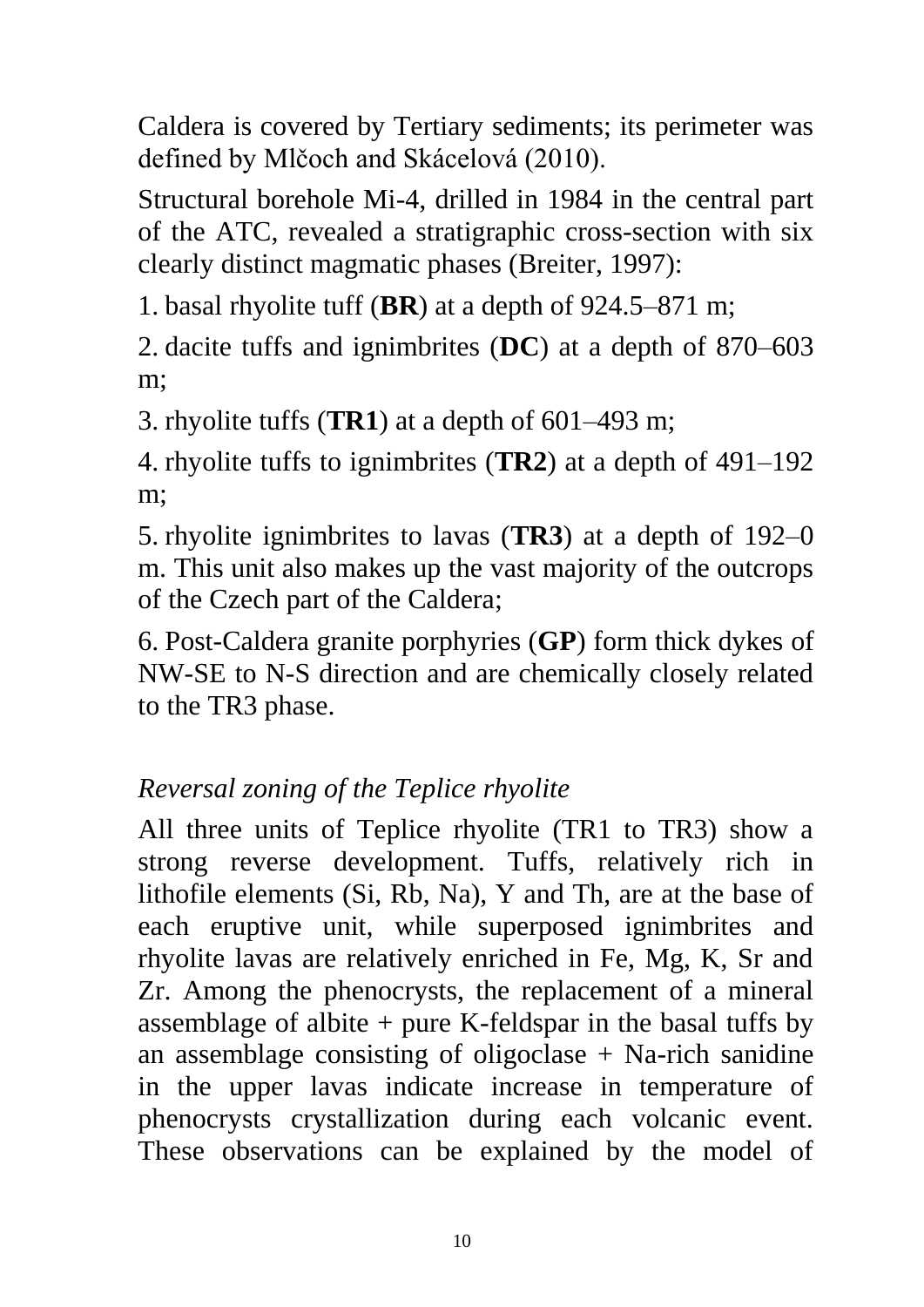repeatedly exhausted magmatic reservoir (Breiter, 1997): the melt produced in the lower crust interrupted its ascent in a transition reservoir where thermogravitational differentiation took place – the early crystallized minerals like amphibole, biotite, K-feldspar and zircon (carriers of Zr, Fe, Mg, K, Sr) accumulated dominantly at the bottom of the reservoir, whereas the relatively light Si-rich melt enriched in incompatible elements, e.g. Rb, Na, Y, and Th, prevailed in the upper part of the reservoir. Thorium and yttrium exhibit an incompatible behavior in the melts of Atype, and become enriched during fractionation. The subsequent eruption produced first the acid tuffs from the upper part of the reservoir, then intermediate ignimbrites, and finally the relatively less differentiated lavas with numerous phenocrysts and accessories from the bottom of the reservoir. This process was repeated three times during the development of the volcano. After the third eruption, the rhyolite caldera subsided and granite porphyry dykes intruded. Some authors explain their relatively less differentiated character by mixing of rhyolite magma with more basic mantle magma which penetrated the bottom part of the rhyolite reservoir. Indications of this process are seen, for instance, in the zonal development of phenocrysts of alkali feldspars ("rapakivi texture", Müller et al., 2005).

#### *Post-caldera granites*

The late Variscan Cínovec granite lies on both sides of the Czech-German border in eastern sector of the Krušné Hory/Erzgebirge Mts. Here, the late Variscan tin-bearing granites form ca 20 km long NW-SE oriented belt intruded the Upper Proterozoic paragneisses and Upper Carboniferous rhyolites. Only a few small exposures less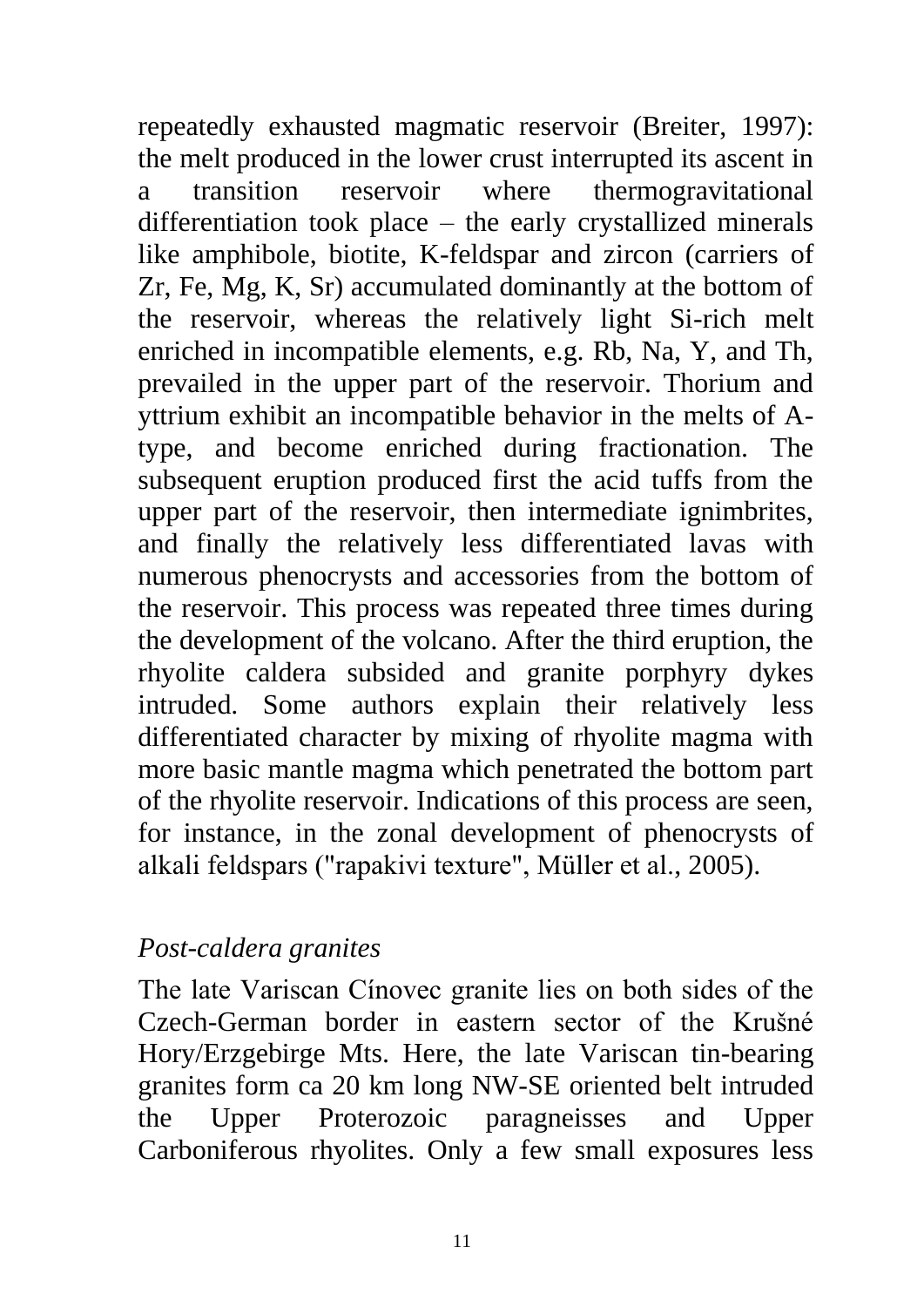than 1  $km^2$  in size, in form of small copulas (Cínovec, Altenberg) or vertical stocks (Krupka, Schölerhau), are exposed on the surface. The pluton consists of two main types of granite: (i) the older medium- to fine-grained mostly distinctly porphyritic biotite to protolithionite granites compose the majority of the known volume of the pluton; (ii) the younger medium- to fine-grained not porphyritic albite-topaz-zinnwaldite granites accompanied by Sn-W (Nb, Ta, Mo, Sc) mineralization of greisen type form small separate intrusions. Spatial relationship between the two types of granite is different: the younger ore-bearing granites can form stocks or stock-works with steep contacts which intrude in older granites proved by numerous boreholes and underground workings made at Krupka (Eisenreich and Breiter, 1993), or intruded in form of tongue-like bodies along the upper contact of older granites having formed rather flat copulas in their roof (Cínovec and its surroundings). Contacts of both types of granite are evidently intrusive.

The Cínovec granite copula exposure 1.4 x 0.3 km large was studied to a depth of 1,596 m by borehole CS-1 (Štemprok and Šulcek, 1969). An albite-topaz-zinnwaldite granite was proved to exist in several textural varieties to a depth of 735 m, while an albite-prolithionite granite continues to greater depths. A fractionation *in situ* can be observed in the zinwaldite granite showing increasing concentrations of volatile and lithophile elements upward. The apical part of the copula has been eroded, but a facies with mica corresponding to lepidolite is preserved to a depth of ca 80 m below the present surface (Rub et al., 1998). From the viewpoint of geochemistry, the Cínovec pluton represents strongly fractionated A-type granites: it is only slightly peraluminous, enriched with F, Li, Rb, Zr, Th,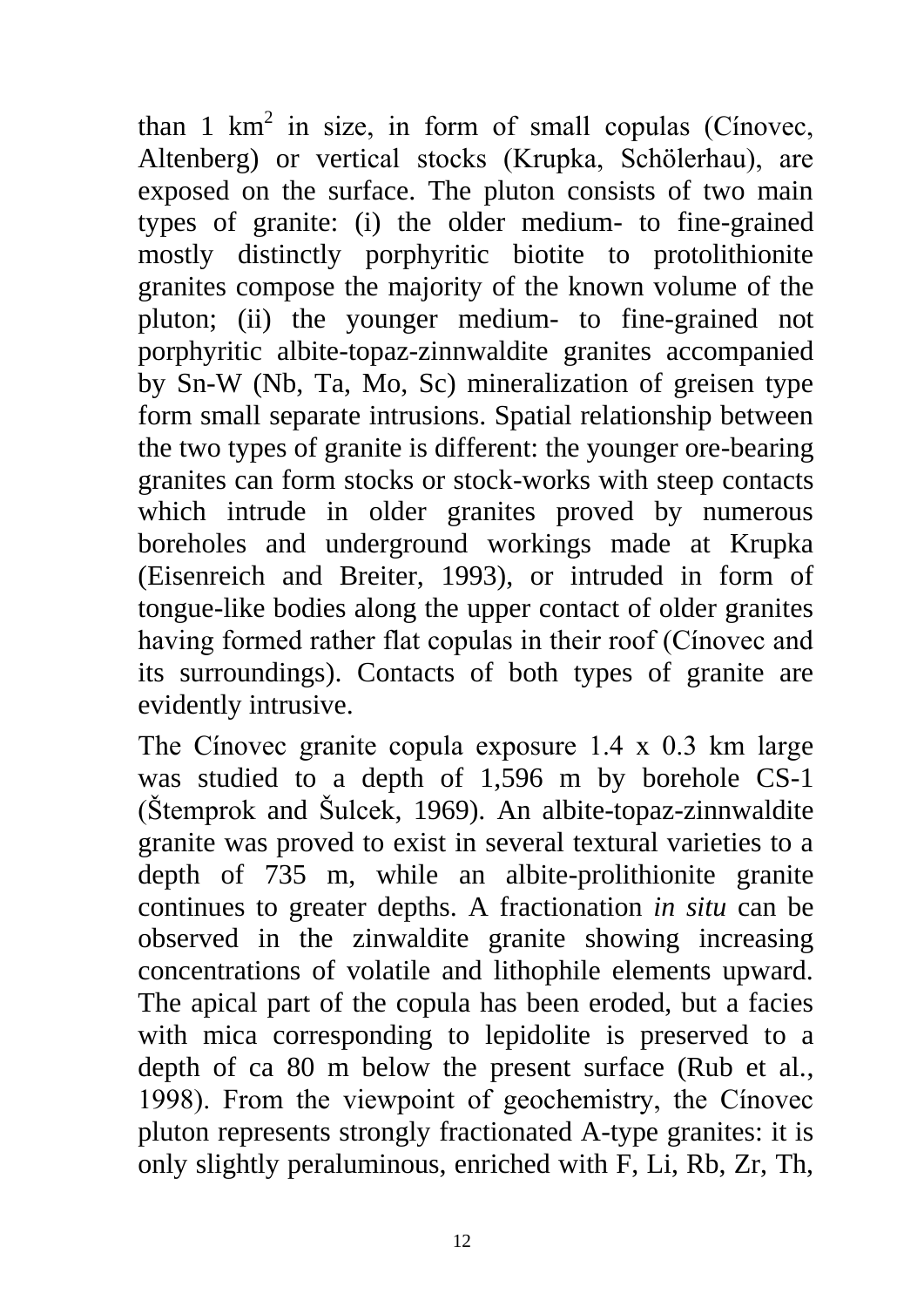HREE, Sc, Sn, W, Nb and Ta, and depleted of P, Ti, Mg and Ca. Common accessory minerals comprise fluorite, topaz, cassiterite, columbite, microlite, pyrochlore, Nbrutile, zircon, thorite, xenotime, fluorides, oxo-fluorides and carbonates of REE (Rub et al., 1998; Breiter et al., 1999; Förster et al., 1999; Johan and Johan, 2005; Breiter, 2011).

#### *4.2 Hory Svaté Kateřiny stock*

The Hora Svaté Kateřiny (St. Katharinaberg) granite is exposed in the form of boulders covering an area of 100x300 m about 2 km to the west of the village of the same name, in the Czech central part of the Krušné Hory/Erzgebirge Mts (Breiter, 2008). The granite was emplaced into the Lower Palaeozoic crystalline basement of the Kateřina Dome in a prominent NNW–SSE-striking tectonic zone ("Brandov deep fault" in Czech, "Flöhazone" in German literature, Hoth et al., 1995). Remnants of the small Permo-Carboniferous (Duckmantian-Bolsovian) sedimentary Brandov Basin with rhyolitic tuffs and tuffites located 3 km to the north of the granite outcrop are also located within this tectonic zone. Biotite granite belonging to the older intrusive complex of the Krušné Hory Mts. forms a small, fault-bounded outcrop  $(0.5 \text{ km}^2)$  about 3 km to the SE from the studied granite.

The granite was forcefully emplaced into the crystalline in two pulses:

- 1. Equigranular medium-grained biotite granite,
- 2. Porphyritic fine-grained leucogranite with only scarce grains of dark mica. The younger magma pulse formed several types of unidirectional solidification textures (UST) indicating high contents of fluids and deep undercooling.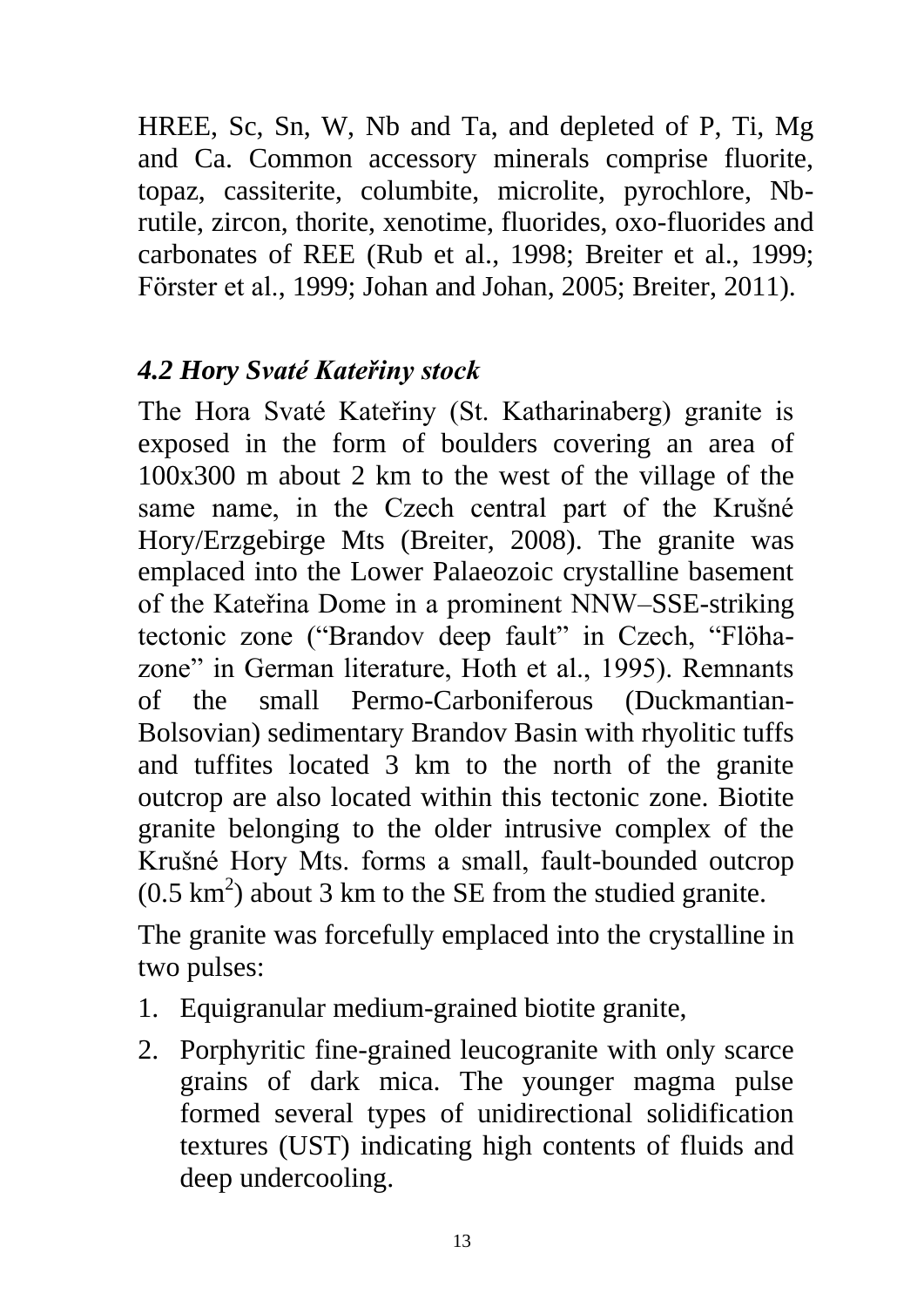#### *4.3 Small intrusions in the western Erzgebirge*

Several north-south trending up to 5 m thick rhyolite dykes cropped out about 2 km to SW of Gottesberg (about 10 km to the north of Kraslice) in the slopes of the creek Heroldsbach. The dykes differ in concentration of quartz and K-feldspar phenocrysts. Some of the dykes exhibit distinct zoning with fast cooled fine grained rims and coarsely porphyritic central parts rich in phenocrysts. According to their chemical composition, these rhyolites have distinct A-type character and age of 305–295 Ma (Förster et al., 2007).

The breccia-related tin deposit Gottesberg itself (Gottesmann et al. 1994) is related to the deep-seated rhyolite subvolcanic intrusion of supposed A-type affiliation.

# *4.4 Geochemical differences between the A-type and Stype granitoids*

Due to their economic importance, the geochemical characteristic of the granites from the Krušné Hory Mts. were studied by numerous authors (Štemprok and Šulcek, 1969; Lange et al., 1972; Štemprok, 1986; Tischendorf, 1989; Breiter et al., 1991, 1999; Förster et al., 1999).

Older intrusions of both geochemical types (OIC-S and OIC-A) correspond roughly to high-K calc-alkaline granites. Their fractionation is reflected in the increase of Si content and in the depletion of Ti, Mg, Fe, Ca, Sr, Ba, Zr. Contents of lithofile elements (Li, Rb, F) increase only slightly. The slightly peraluminous Kirchberg pluton (OIC-A) differs from the strongly peraluminous granites (OIC-S) by somewhat lower content of  $P_2O_5$  and by enhanced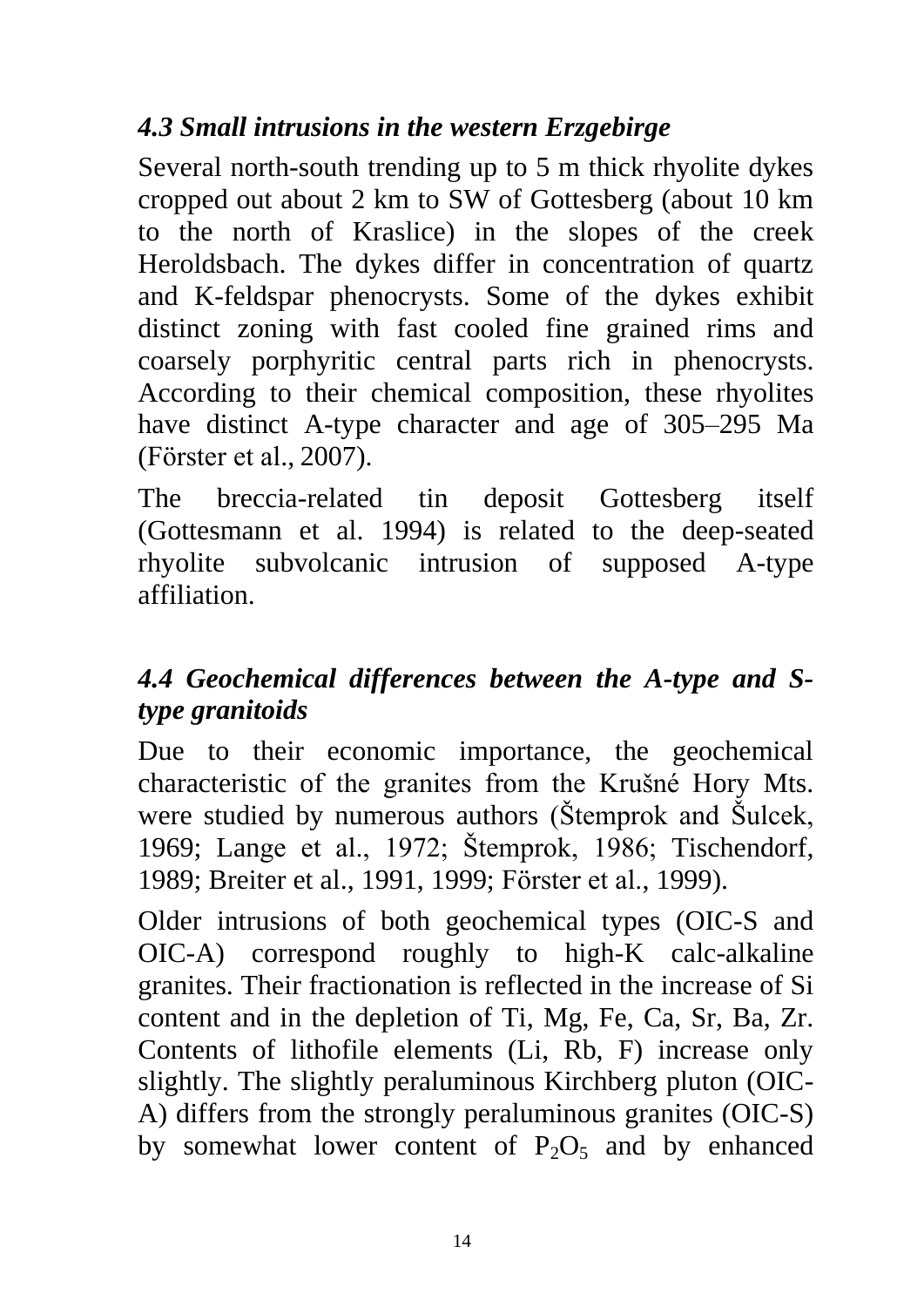concentrations of REE, Th, U and Zr, for samples with similar  $SiO<sub>2</sub>$  contents.

Even within the groups of younger intrusions (YIC-S and YIC-A), the contents of major elements and their evolutionary trends in both geochemical granite types are similar: gradual increase in Al, Na and F, and decrease in Si. The contents of Ti, Mg, Fe and Ca are low from the very beginning of fractionation. There is a significant difference in phosphorus levels. In strongly peraluminous granites, the phosphorus content increases systematically (from 0.2 to 1.5 wt%  $P_2O_5$  and these granites can thus be simply described as "phosphorous". In slightly peraluminous granites, phosphorus is on the other hand always very low, usually below 0.05 wt%  $P_2O_5$ . The phosphorus content naturally has an impact on the crystallization of accessory minerals and consequently on the behavior of many trace elements during fractionation. While an increase in the content of lithofile elements (Li, Rb, Cs, Ga, F) and also of Sn, W, Nb and Ta are common for both geochemical types of granites, there is a substantial difference in the behavior of Zr, Th, Y and REE. Their contents decrease in peraluminous (and thus P-rich) S-granites, but increase in slightly peraluminous phosphorus-free A-granites. Among the other elements with different behavior, it is possible to point out boron which reaches much higher levels in Sgranites (25 to 100 ppm) than in the A-granites  $( $30$  ppm).$ On the other hand, Be is clearly concentrated in A-granites (10–40 ppm) rather than in S-granites (<15 ppm). Concentrations of Pb in A-granites increase with increasing fractionation (30 to 80 ppm), while decreasing in S-granites (40 to 5 ppm). The degree of fractionation in granites of Krušné Hory Mts. is very high if commonly used indicators of fractionation are considered: Rb/Sr evolved from 1 to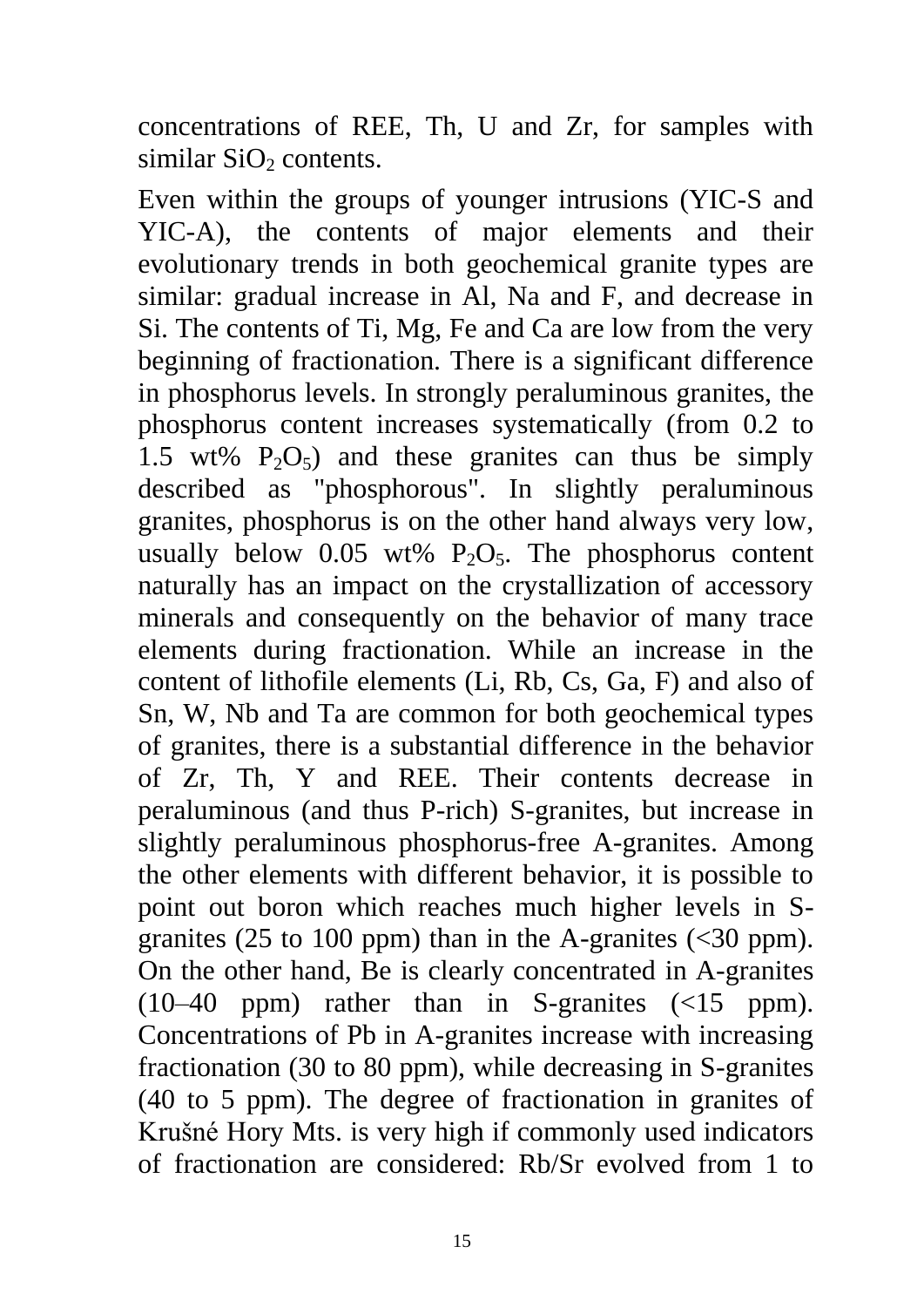over 100, Zr/Hf from 40 to 10, U/Th from 0.1 to 10. Because the content of  $SiO<sub>2</sub>$  in the late, highly fractionated granites decreases, traditional Harker diagrams are not suitable for graphical representation of the fractionation. More appropriate are diagrams constructed on the basis of the systematic decrease of TiO<sub>2</sub>.

# **5. Selected minerals from the A-type rocks**

# *5.1 Quartz*

Evolution of quartz chemistry during crystallization of evolved subvolcanic granite was studied in the Hora svaté Kateřiny A-type granite stock. Six populations of igneous quartz were distinguished:

1. anhedral groundmass quartz (0.2–3 mm) in the older biotite granite intrusion,

2. anhedral groundmass quartz in the younger leucogranite intrusion,

3. large (>3 cm) broken, sub-euhedral crystals, which are interpreted as stockscheider quartz presumably originated from the quenched margin of the magma reservoir,

4. layers of comb quartz (0.5–10 mm) developed within the fine-grained leucogranite.

5. drop-like groundmass quartz (0.2–1 mm)

6. comb quartz (0.3–2 cm) in layers with oriented crystallization (UST).

Significant increase of Al, Li, and Be and decrease of Ti are the most important features of quartz evolution (Breiter and Müller, 2009).

Internal structures and appropriate trace-element distributions within quartz grains from rhyolites and granites from the Altenberg-Teplice caldera were investigated using a laser ablation ICP-MS technique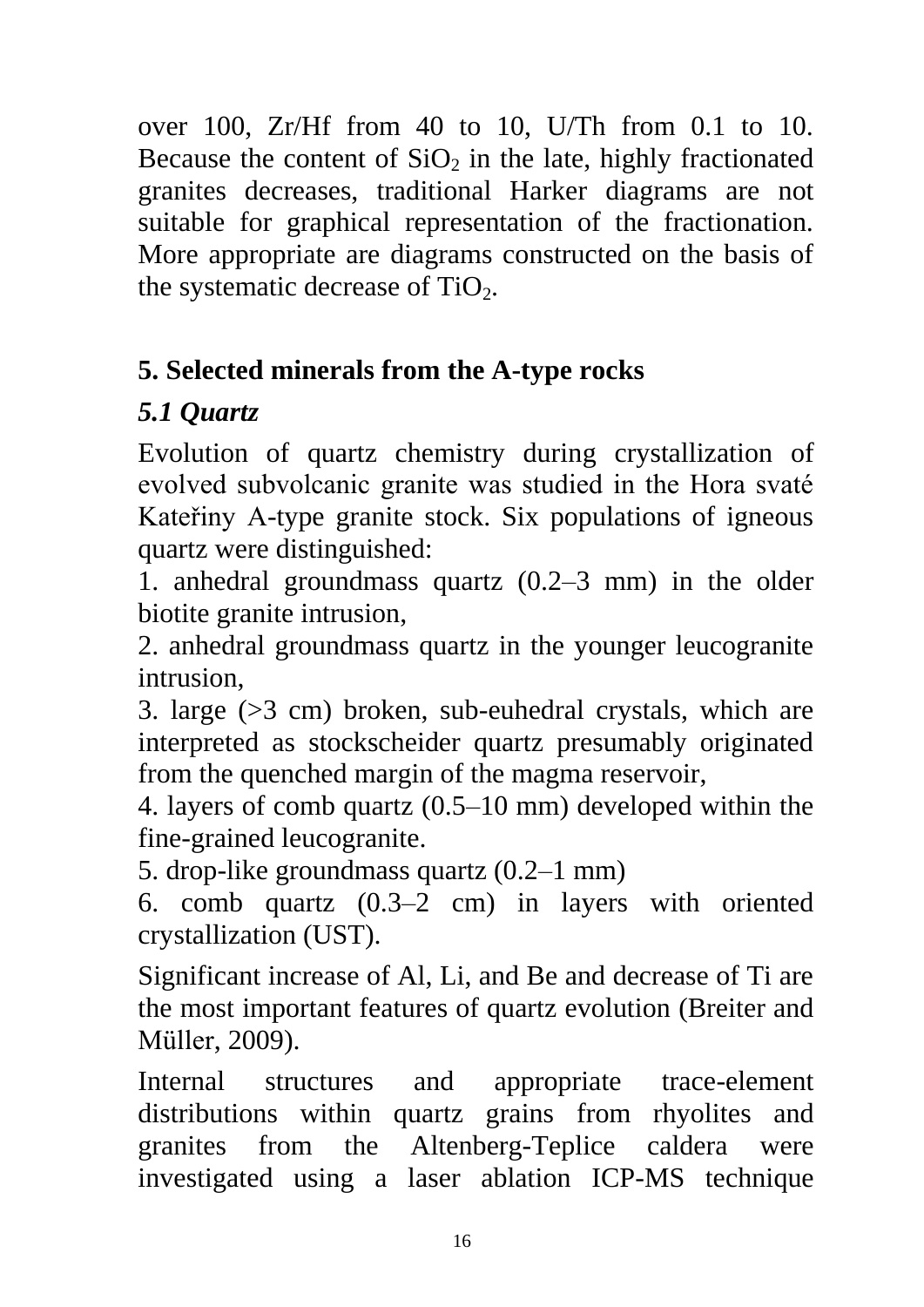combined with a hot-cathode and scanning cathodoluminescence (Breiter et al., 2012).

Quartz crystals from rhyolite and granite porphyry exhibit zoned structures, and with one odd exception, their cores are poor in Ti, while their outer zones or rims are enriched in Ti. Aluminum exhibits an opposite trend: the cores of some quartz grains are strongly enriched in Al relative to their rims  $(350\rightarrow 150$  ppm of Al core to rim, typical of sample No. 3198), but other crystals are almost Alhomogeneous (100–120 ppm across the entire quartz grain, with randomly distributed and sporadic slightly enhanced concentrations, typical of sample 3201).

The cores of some quartz crystals in the late rhyolite TR3 have high Al contents corresponding to the strongly fractionated granite, but their rims are rich in Ti, which is typical of rhyolite;

Quartz from granite exhibits no chemical zoning: older BiG shows quartz chemistry similar to the core of crystals from the rhyolite TR2 composition (100–150 ppm Al, 15–40 ppm Ti). In contrast, quartz from the younger ZiG shows a wider scatter in Al contents and also extremely low Ti concentrations (150–300 ppm Al, max. to 10 ppm Ti). However, these contents do not significantly differ from those in the cores of quartz crystals from rhyolites TR3.

Quartz crystals began to crystallize gradually in the deepseated magma chamber in an environment with an increasing concentration of Al and a decreasing concentration of Ti; this is the standard trend in the fractionation process. The chemistry of the quartz crystal cores indicates that the fractionation of rhyolite magma progressed from TR2 to TR3 and that the same trend repeated in the granite melt from BiG to ZiG in the primary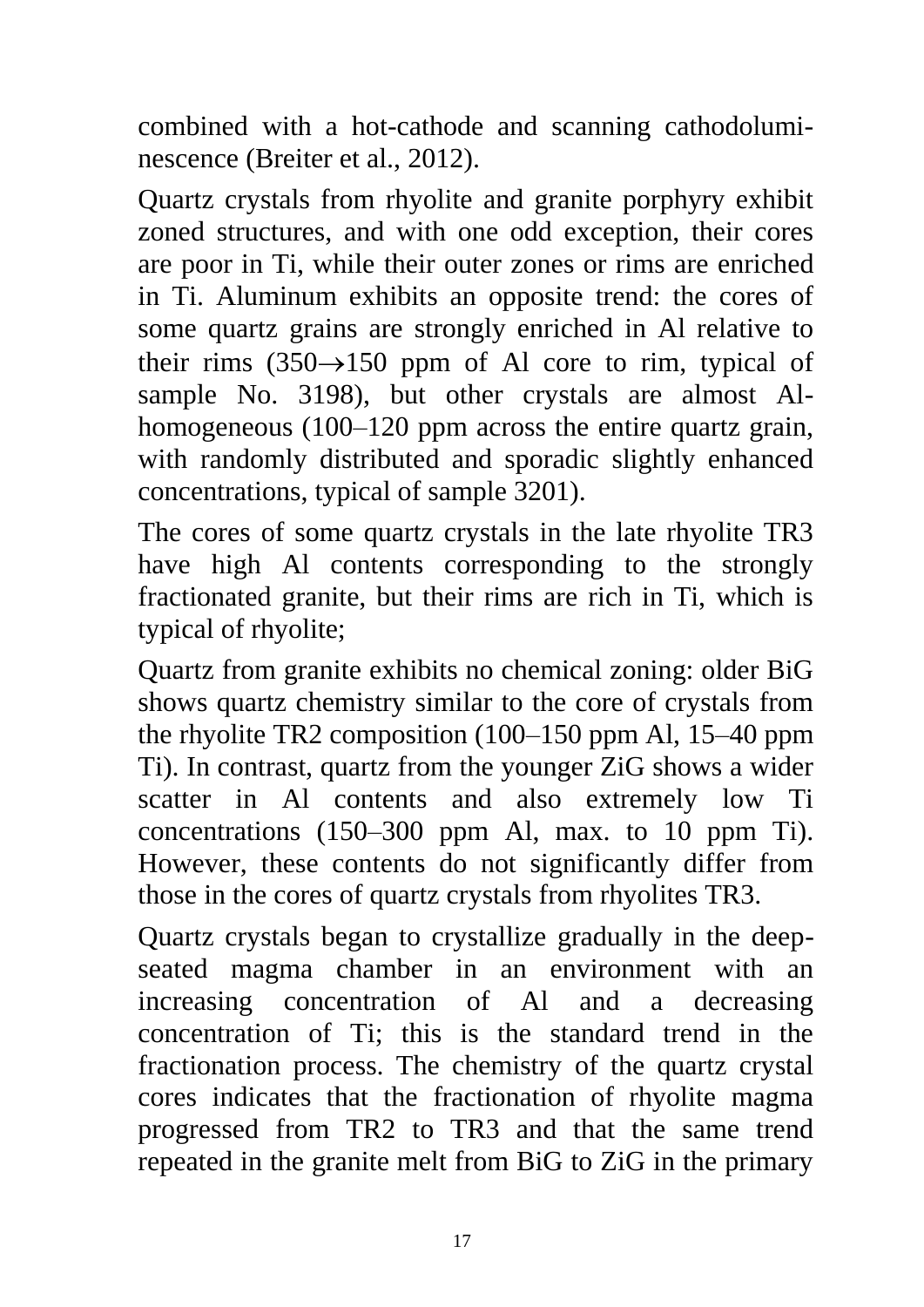deep-seated magma reservoir (based on the model conditions of 750 °C and 1,000 MPa). These volcanic crystals later underwent an adiabatic ascent into the shallow magma chamber (at the model conditions of 700 °C and 200 MPa), during which the crystal rims rich in Ti originated and then extruded. The quartz crystals in the granite melt directly intruded, and in the environment of a residual melt rich in water and flux agents, later grew in the form of snowball quartz rich in Al and poor in Ti.

The chemistry of quartz in older granite indicates that, between the fractionation of rhyolite and granite, the deepseated magma chamber became more primitive chemically, perhaps because of the contamination by a new, less developed, but essentially granitic melt;

Granites with quartz grains extremely poor in Ti (10–20 ppm) simultaneously contain Nb-rutile, apparently satisfying the condition for applying the Ti-in-quartz thermobarometer. The low Ti content in these rocks  $\langle$  <0.03 wt%  $TiO<sub>2</sub>$ ) and high concentration of flux agents in the melt may be the reason why the real Ti content in quartz is lower than its concentration derived from the relevant pressure and temperature based on experiments.

# *5.2 Alkalifeldspars*

The fundamental difference between feldspars from A- and S-type granites is in their phosphorus content. Both Kfeldspar and plagioclase of strongly peraluminous S-type granites contain substantial amounts of phosphorus (0.2 to 1.5 wt% of  $P_2O_5$ ), which enters into the feldspar lattice by means of berlinite substitution (Breiter et al., 2002). Both feldspars in A-type granites are P-free. K-feldspars in highly fractionated facies of both types of granites are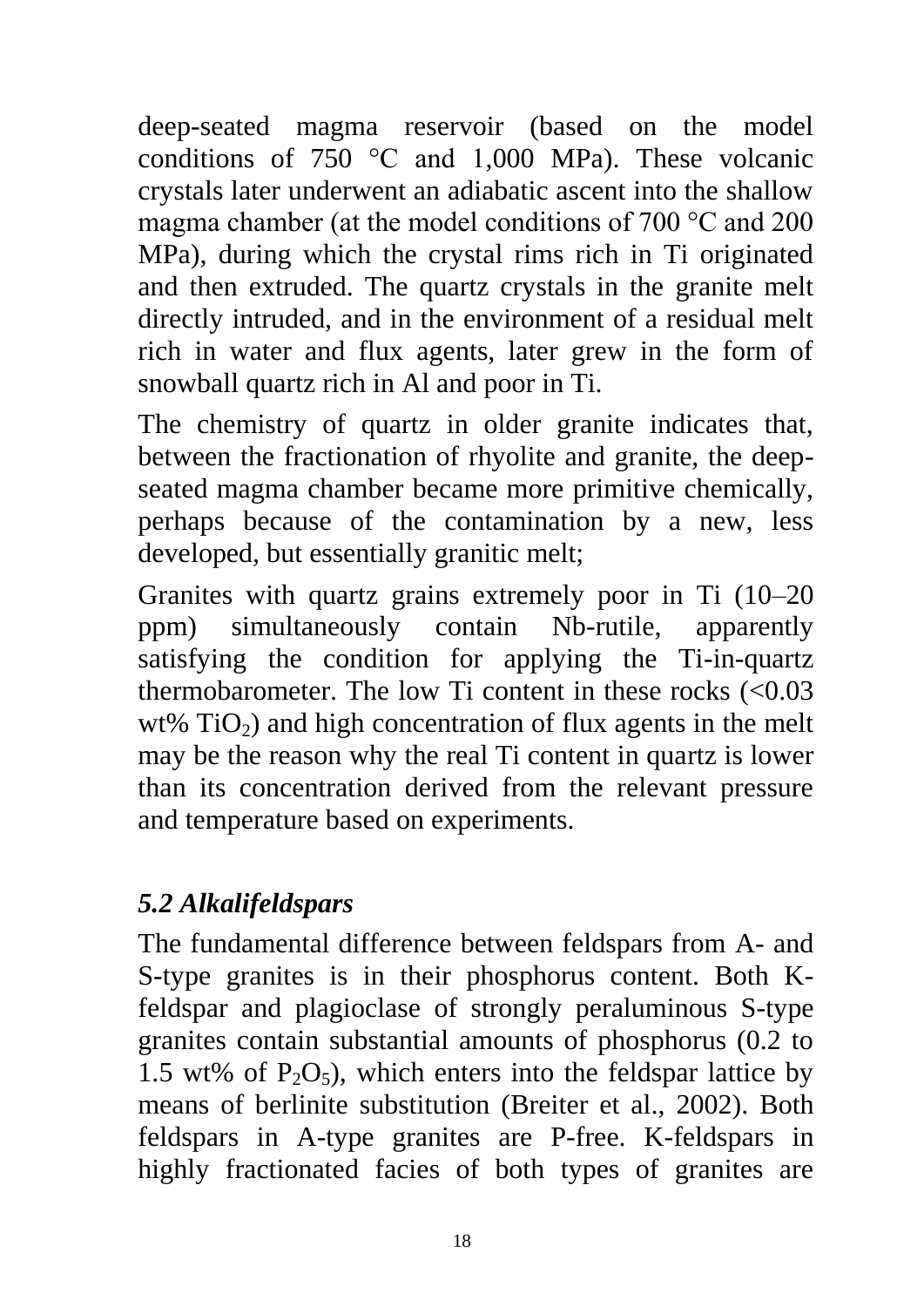enriched in Rb in order of  $0.1-0.4$  wt% Rb<sub>2</sub>O (Breiter et al., 2002; Breiter, 2008).

A significant vertical trend in feldspar composition can be observed in each of the TR1 and TR3 units in the volcanics of ATC. While rhyolites at the base of each unit contain phenocrysts of albite and of pure Kfs, albite-oligoclase and sanidine with 30 % Ab-component coexist in the upper parts of all units.

#### *5.3 Li-bearing micas*

The Fe-Li micas are represented by biotite-protolithionitezinnwaldite (Bt–Protol–Zinw) series in both geochemical types of granites, whereas lepidolite (Lpd) was rarely found only in A-type granites at Cínovec. The content of Si, Li and F in mica increases with the degree of fractionation of granites, while the content of Ti, Fe, and Mg decreases. The content of Al increases from biotite to zinnwaldite, but it slightly decreases in lepidolite. All micas are poor in Mg  $(Fe/(Mg + Fe) = 0.90$  to 0.98). Micas with a higher content of Li (zinnwaldite–lepidolite) have their (OH, F) position usually by more than 90 % saturated with fluorine. Zinnwaldite contains up to 2.5 wt%  $Rb_2O$  and 0.2 wt%  $Cs<sub>2</sub>O$ . The occurrence of primary muscovite is restricted to the two-mica facies of S-type granites in Bergen pluton and in the Slavkovský Les area.

#### *5.4 Fluorite*

Magmatic fluorite is one of the most important carriers of F in subaluminous granites of A-type. It forms subhedral to anhedral grains up to100 μm in diameter, of magmatic origin. It is rather common in some samples. Some grains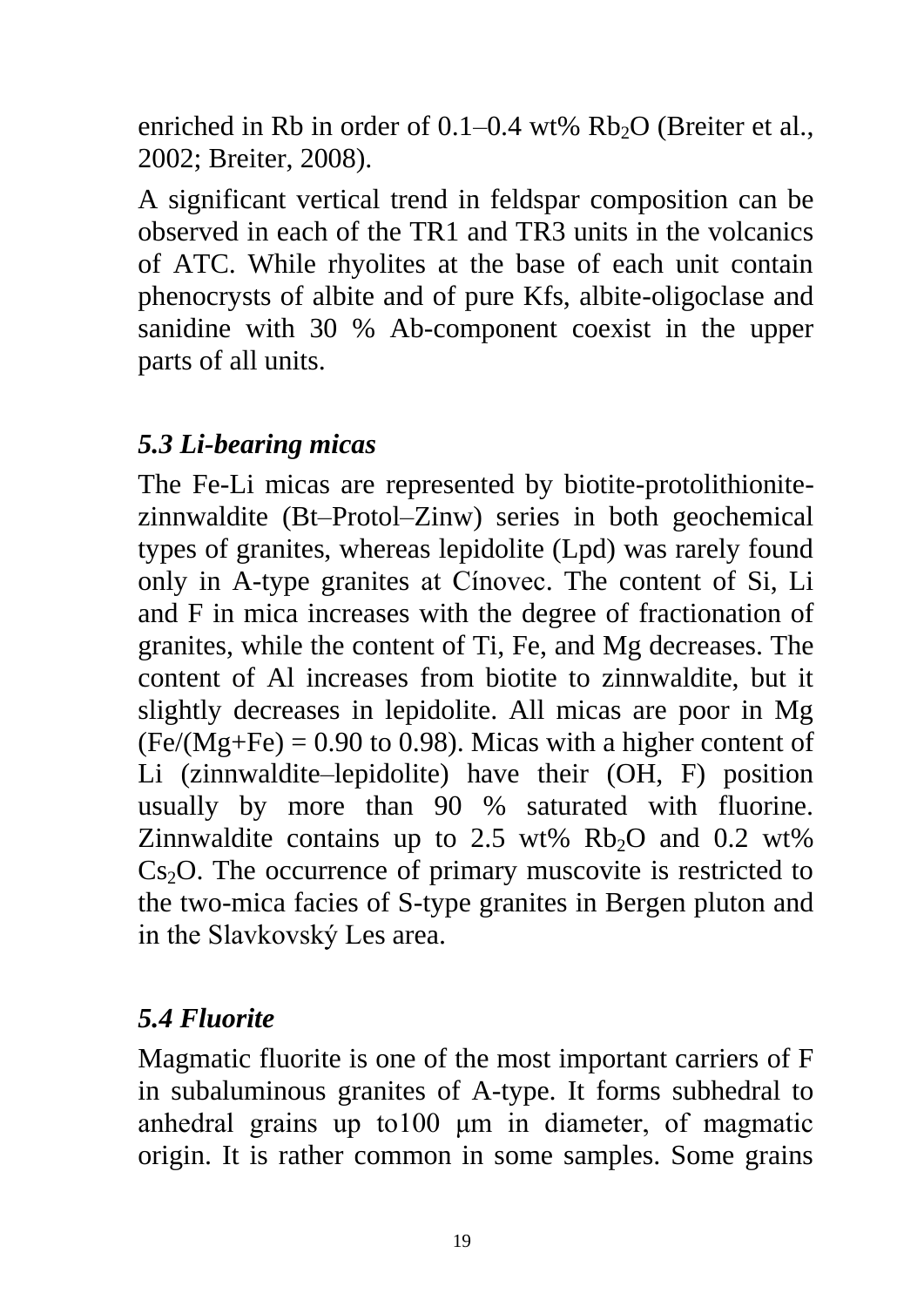are rich in Y (up to 5.1 wt% Y, 0.06 apfu Y) and REE (up to 3.8 wt% Ce and 1.8 wt% Nd, 0.02 apfu Ce, 0.01 apfu Nd). Chondrite-normalized REE patterns are flat, resembling the whole-rock REE pattern. Locally, fluorite is replaced by bastnäsite and REE-oxyfluorides. Another, hydrothermal type of fluorite, poor in REE, was found together with beryl in a Qtz-Kfs vein and in fillings of small cavities in granite

# *5.5 Topaz*

Topaz occurs only in accessory amounts in A-type granites due to lower activity of Al. At Hora Svaté Kateřiny, topaz forms small late interstitial euhedral crystals (100–300 μm) of yellow to brown color. This is a substantial difference to the S-type fractionated F-rich granites which usually contain over 1 vol% of topaz (Breiter et al., 1991; Förster et al., 1999). At contact of late intrusions in the eastern Erzgebirge (e.g. Altenberg), topaz evolved as haulm-like aggregates, locally termed pycnite.

The composition of topaz from Cínovec, Altenberg and Schneckenstein was investigated using electron microprobe analysis and LA-ICP MS. All topaz grains are rich in F (17.9–19.8 wt%, 1.73–1.90 apfu), the most important trace elements being Ge and Ga. Regardless of genetic type, topaz from granites typically contains 50–100 ppm Ge. The greatest amounts (up to 204 ppm Ge) were found in topaz from quartz-topaz-apatite greisen in Krásno. In fractionated granites and greisens, topaz is calculated to contain 23–87 % of the bulk Ge content in the rock. In contrast, topaz does not concentrate Ga. The Ga content of topaz (typically 5–35 ppm in S-type granites, <10 ppm Ga in A-type granites) is usually lower than the bulk Ga-content of the rock. In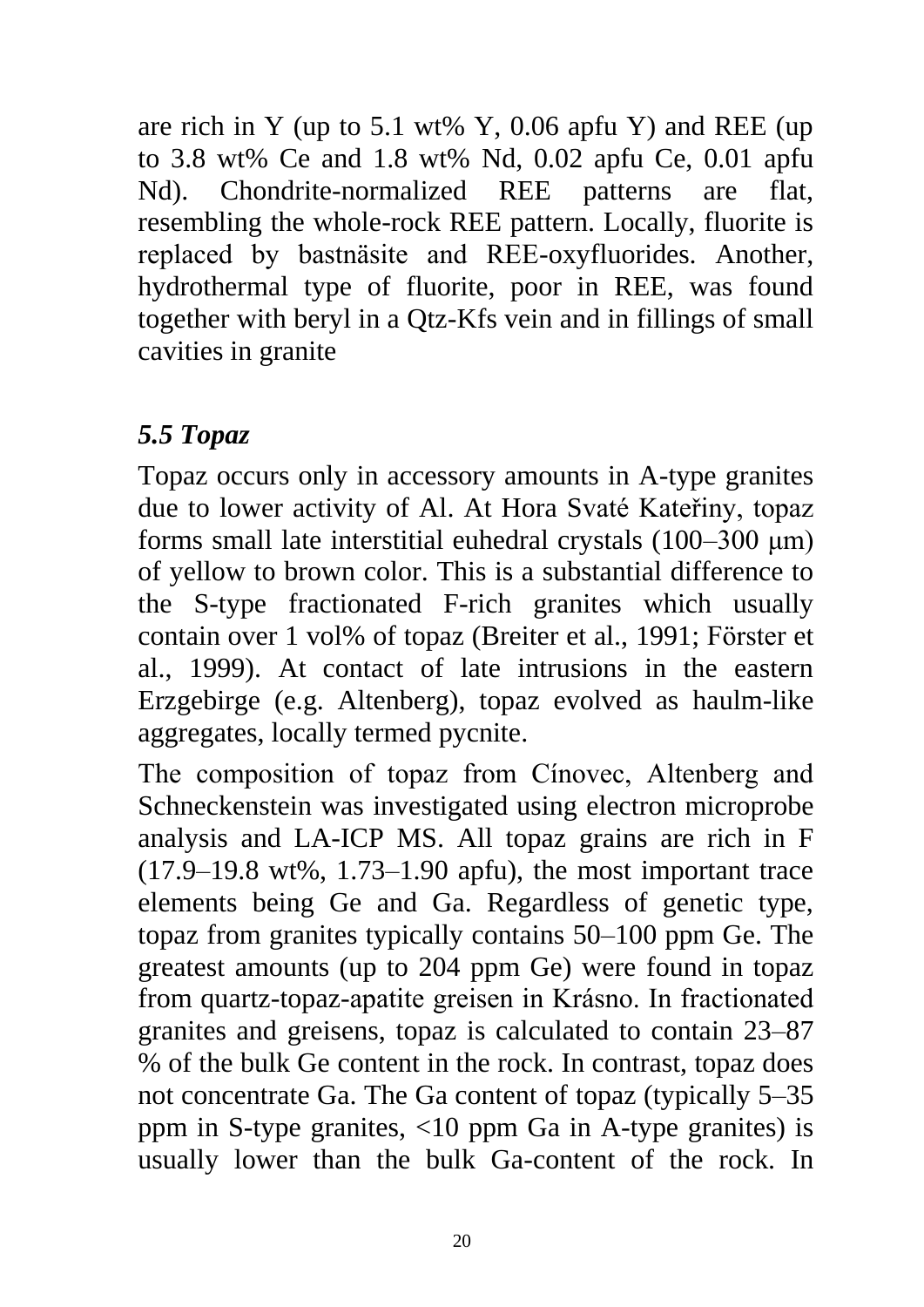addition, up to 16 ppm Sc, 23 ppm Sn, and more than 400 ppm Fe may be present (Breiter et al., 2013).

# *5.6 Zircon*

Changes in the chemical composition of zircon in vertical section of fractionated plutons were studied along 1,596 m long borehole CS-1 at Cínovec. Chemical composition of zircon show distinct vertical zoning. Hf shows moderate enrichment from ca 2 wt%  $HfO<sub>2</sub>$  in the deeper protolithionite granite to  $5-10$  wt%  $HfO<sub>2</sub>$  in the uppermost part of the zinnwaldite granite. High contents of Th (3–8 wt%  $ThO<sub>2</sub>$ ) are entirely bound in the uppermost section of the granite copula to a depth of 200 m, but below this level the contents only sporadically exceed  $1 \text{ wt\%}$  ThO<sub>2</sub>. Concentrations of U, Y, HREE, Sc and Bi also reach their highest values in the uppermost parts of the zinnwaldite granite, but their decrease downward is much gentler. Extreme enrichment of outer zones of zircon crystals from some granites with Hf or high contents of Th, U, REE, Y, Nb are not considered to be a specific phenomenon characterizing melts of A-type, but reflects a high degree of fractionation of systems rich in Na and F (Breiter and Škoda, 2012).

The assemblage of Zr(Hf)-Th(U)-REE minerals from a subvolcanic A-type granite from Hora Svaté Kateřiny were studied in an effort to distinguish how both magmatic and hydrothermal processes affected the rock system. The primary accessory phases included fluorite, magnetite and zircon with rare xenotime, monazite, and thorite. Complex solid solutions with nearly equal contents of (Th+U)-, (Zr+Hf)- and REE-components usually formed irregular domains within zircon and thorite crystals and are supposed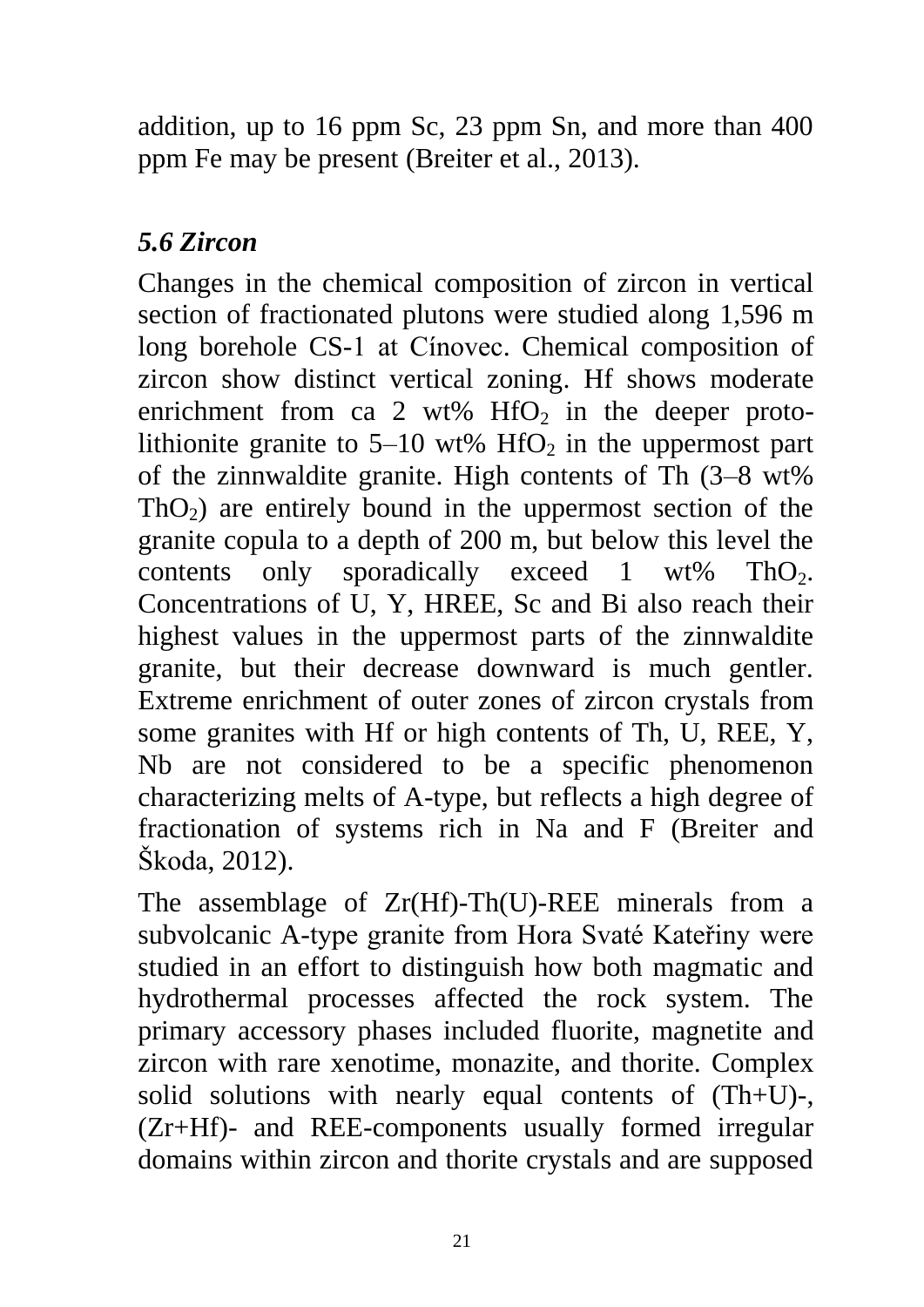to by also primary. The granite was affected by strong reactions with late- to post-magmatic fluids. Pyrite and arsenopyrite crystallized from the first portion of hydrothermal fluid with low oxygen fugacity. Later, fluid with higher oxygen fugacity altered magnetite to hematite, sulfides to Fe-hydroxides, and dissolved xenotime. During this time, Th and U-bearing zircon and thorite were partially metamictised. Arsenic was oxidized to  $As<sup>5+</sup>$  and intensively metasomatised xenotime, Y-rich zircon and thorite forming chernovite. Even later, fluid rich in  $CO<sub>2</sub>$  dissolved metamictised thorite and partially dissolved monazite after only short transport at the contact with fluorite crystallized Th-rich bastnäsite.

#### **6. Evolutionary model of the simultaneous production of the S- and A-type melts in the Krušné Hory/ Erzgebirge**

The difference in geochemical character between the Kirchberg granite (OIC-A) and the peraluminous weakly fractionated granites (OIC-S) indicates that the two types of magma formed already from the beginning of the Variscan magmatic activity in the relatively small area of the Krušné hory Mts. Their difference gradually increased in time. While both groups of strongly peraluminous magma (OIC-S and YIC-S) intruded probably in rapid succession in the course of about 10 Ma (ca 328–318 Ma) across the whole Krušné Hory Mts., the A-type magma intruded in several time-separated and space limited pulses.

The period of around 318 Ma can be considered the end of the formation of S-type magmas and the period of around 310 Ma the beginning of the ascent of the A-type magmas in the central and western Krušné Hory Mts. There was therefore a gap of about 10 Ma between the two types of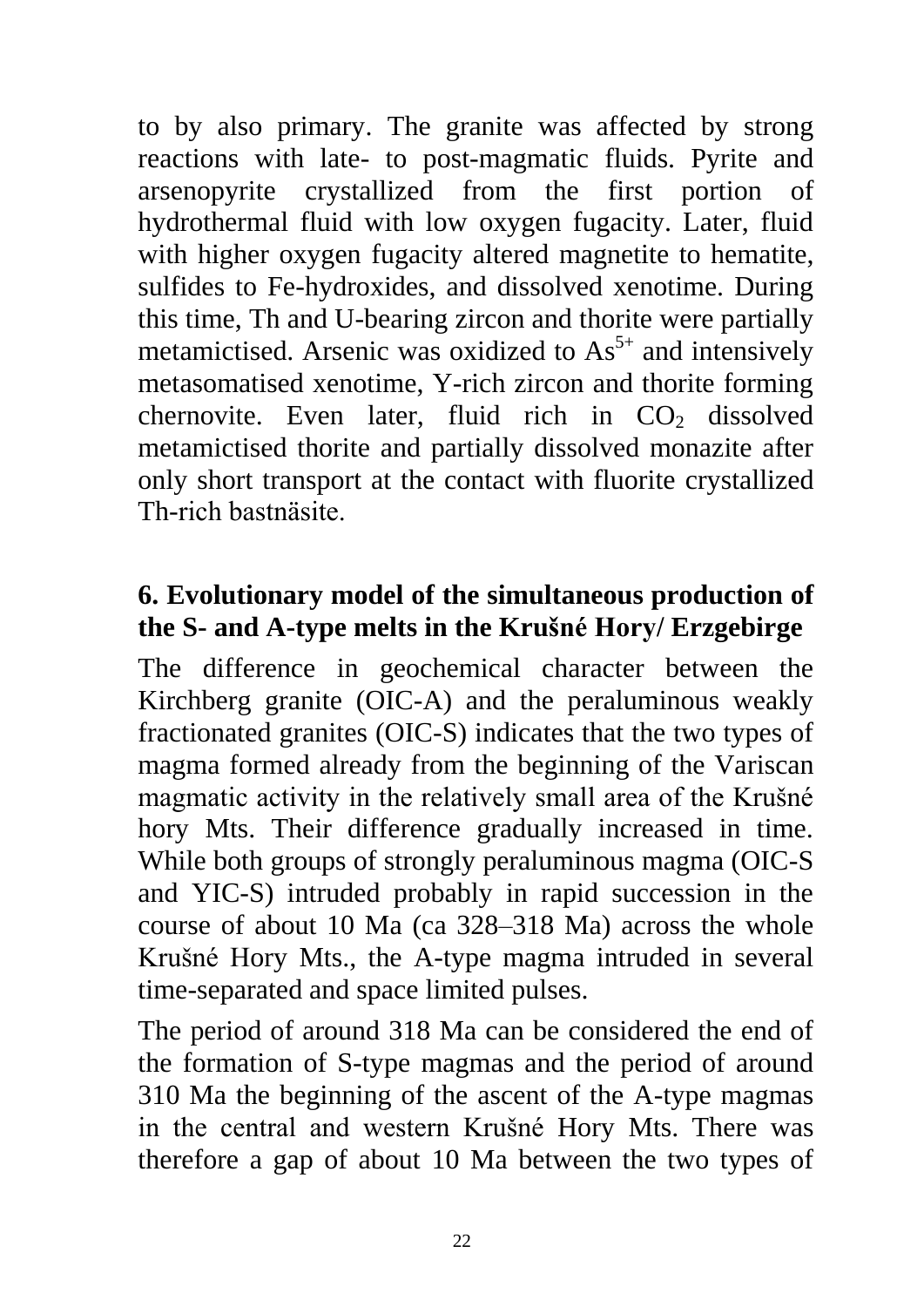magmatic activity. A minimum time gap between the two types of magmas is believed to have existed in the eastern Krušné Hory Mts., as evidenced by an almost immediate succession of extrusive units in the ATC. If the paleontological dating is closer to reality, then the A-type magmatism across the Krušné Hory Mts. started almost simultaneously 310 Ma ago. If the isotopic dating is correct, then the ascent of A-magmas began in the east already more than 325 Ma ago, i.e. at the time when the younger phase of S-type plutonism was just starting in the central and western parts of the Krušné Hory Mts. In that case, magmas of both types would have originated in a small area of the Krušné Hory Mts. at the same time.

The existing εNd values for T=325 Ma range from -1.8 to - 5.2 for OIC-S granites up to -4.4 to -8.5 for YIC-S granites. The values -1.8 to -4.4 for A-type granites are indistinguishable from the values for the OIC-S (Förster and Romer, 2010). The activity of mantle melts in the Krušné Hory area is documented by the existence of several generations of numerous lamprophyre dykes, insignificant by volume, but widespread throughout the whole duration of the Variscan magmatism. Their material participation in the formation of granitoid magmas is unlikely, because all granites contained minimum levels of elements such as Mg, Ni, Cr, Co and V since the beginning of fractionation. Müller et al. (2005) found evidence of mixing of acidic and basic (mantle?) magma in the ATC volcanics. The εNd values can be explained by crustal melting of stratified subducted crustal slab containing a mix of sedimentary and volcanic rocks of Upper Proterozoic to Ordovician age whose equivalents are known from outcrops in other parts of Saxothuringicum (cf. Linnemann and Romer, 2010). Those sequences of rocks – sources of LILE, metals like Sn,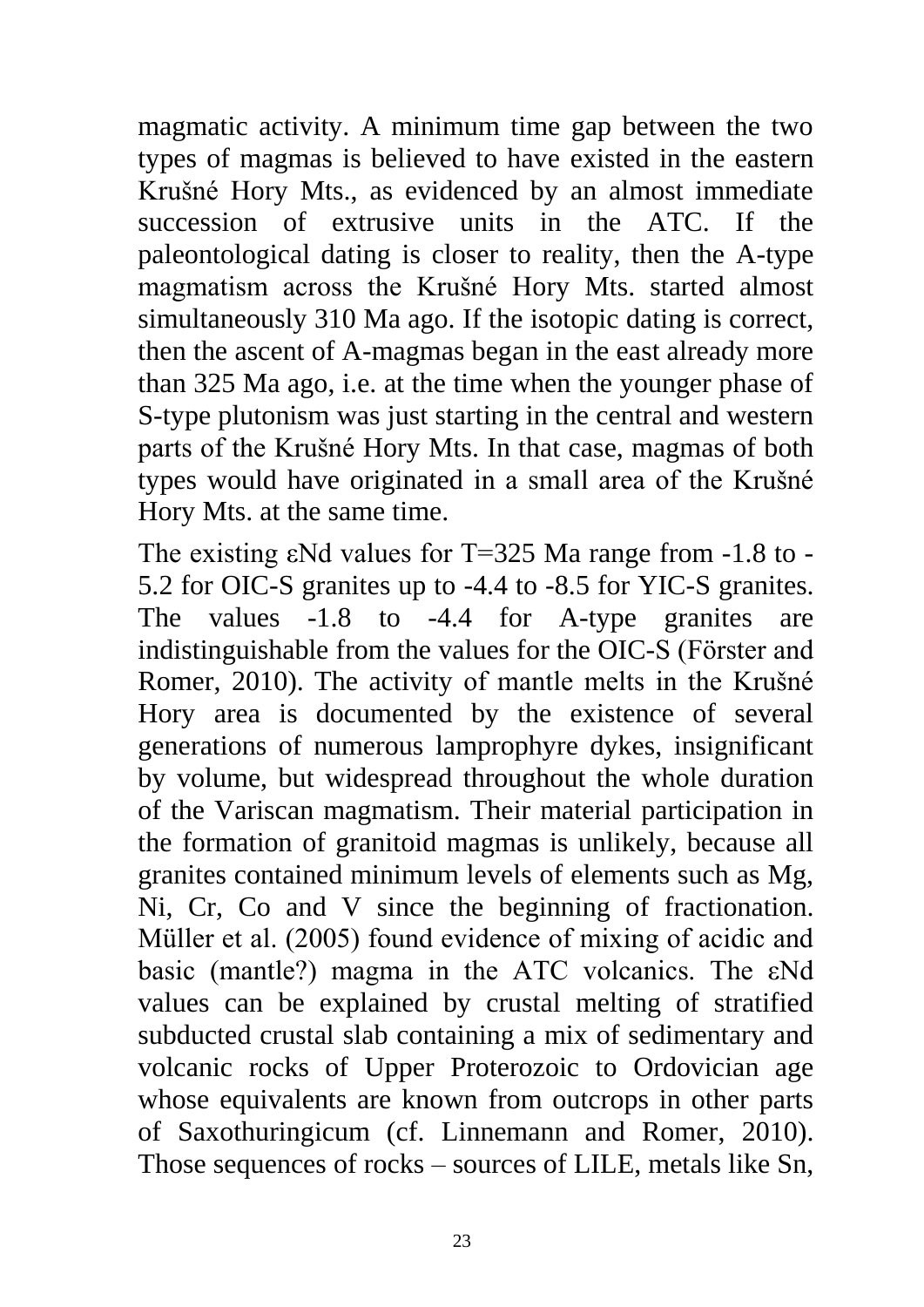W, U etc., and fluorine (micaceous pelites?) – must have been available throughout the entire Krušné Hory region.

Two basic phenomena are essential for creation of a model of contemporaneous origin of two types of magma in the Krušné Hory Mts: (i) both types of magma were enriched in LILE, F and Sn, W, Nb, Ta; (ii) both types are poor in Mg, Cr, V and Ni, and (iii) εNd values of both magma suites are very similar. Consequently, it is thought that (1) both types of magma originated through melting of a similar protolith, and (2) the involvement of mantle material in the origin of even A-type magma must have been negligible.

In the present level of knowledge, only a very simplified genetic model can be proposed. Generally, the peraluminous S-type granites are considered to be product of melting of metasedimentary (pelitic) source rocks, whereas metaluminous to slightly peraluminous A-type granites are interpreted as product of low-grade melting of quartzo-feldspathic rocks (Patino Douce, 1997; Dall´Agnol and Oliveira, 2007). In the Krušné hory/Erzgebirge, both types of granites are scattered in a small area and occur close each other. In this case, a common protolith for both magma types is probable.

The Krušné Hory/Erzgebirge crystalline is composed of stack of napes of upper Proterozoic to lower Paleozoic lithologies (Cháb et al., 2009), among others of micaceous metapelites enriched in LILE and Sn+W, and quartzofeldspathic meta-graywakes and gneisses. During Cadomian and early-Variscan deformation and metamorphism, these rocks were mingled in different proportions and underwent different pT-paths connected with different degree of dehydratation. Subsequent late-Variscan partial melting of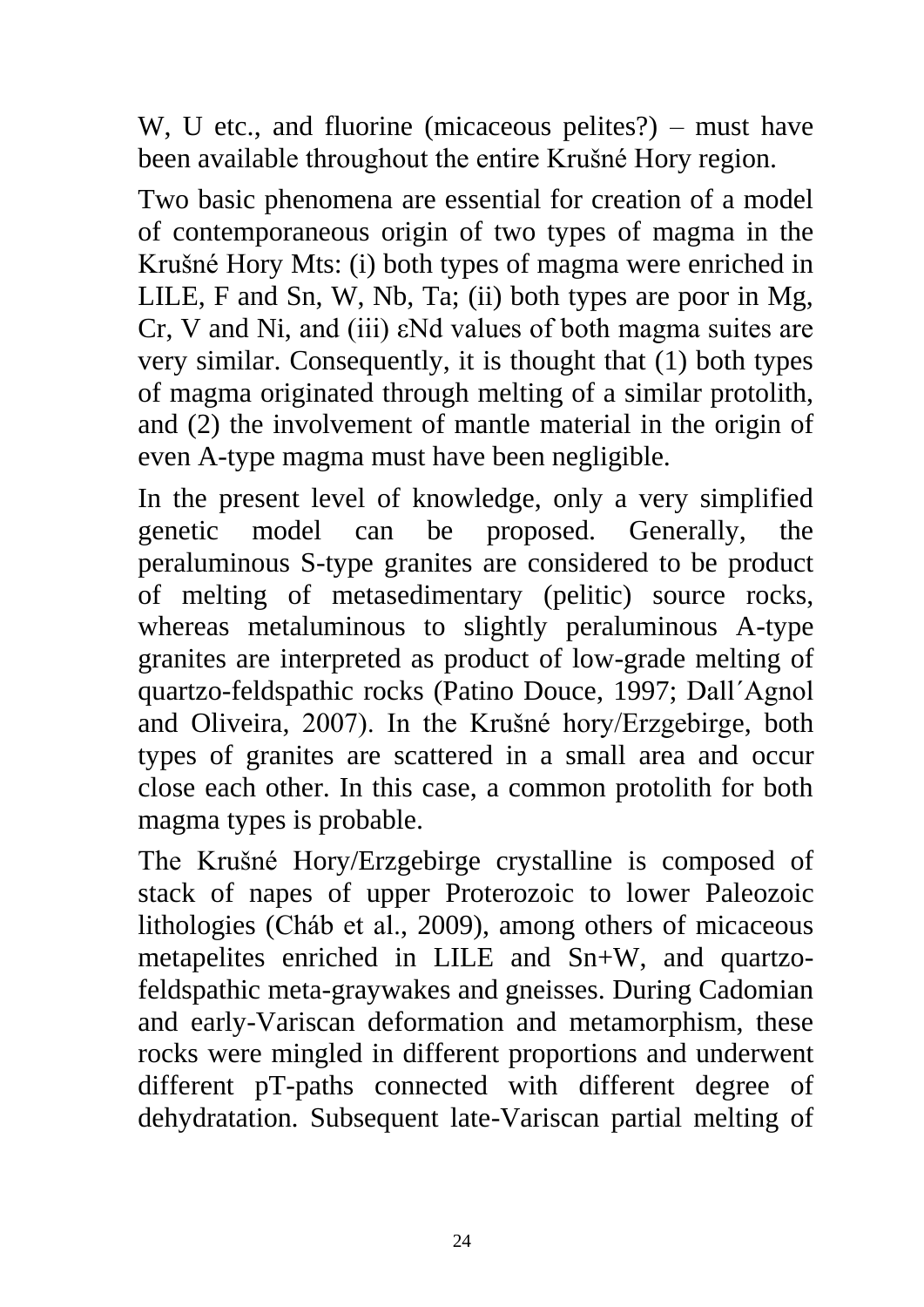this layered protolith should give rise to all recognized granite types.

Reasons for the differences in chemical composition of produced melts should be searched in local changes in the proportion of quartzo-feldspathic and pelitic lithologies, slightly different pT-conditions of melting, degree of the melting, and the degree of metamorphic dehydratation of the protolith prior the melting. Relatively higher content of metapelites, higher contents of water and higher pressure in the source area should favor the production of magmas with typical S-type signature, whereas a higher proportion of quartzo-feldspathic rocks, lower water-content, lower pressure (in areas of beginning post-orogenic extension) favored the A-type signature of ascending melt (compare Anderson and Bender, 1989; Patino Douce, 1997).

# **References:**

- Absolonová E., Matoulek M. (1971) Geochemical distribution …*J. Geological Sciences, Economic Geology, Mineralogy* 17, 7-38. (in Czech)
- Anderson J.L., Bender E.E. (1989) Nature and origin of Proterozoic A-type…. *Lithos* 23, 19-52.
- Bonin B. (2007) A-type granites and related rocks: evolution of a concept…*Lithos* 97, 1-29.
- Breiter K. (1997) Teplice rhyolite …*Bulletin Czech Geological Survey* 72, 205-213.
- Breiter K. (2008) Mineral and textural evolution of subvolcanic A-type granite…. *Zeitschrift f. Geologische Wissenschaften* 36, 365-382.
- Breiter K. (2012) Nearly contemporaneous evolution of the A- and S-type … *Lithos* 151, 105-121.
- Breiter K. et al. (1987) Geochemical types of granites ... *Věst. Ústř. Úst. geol*. 62, 333-349. (in Czech)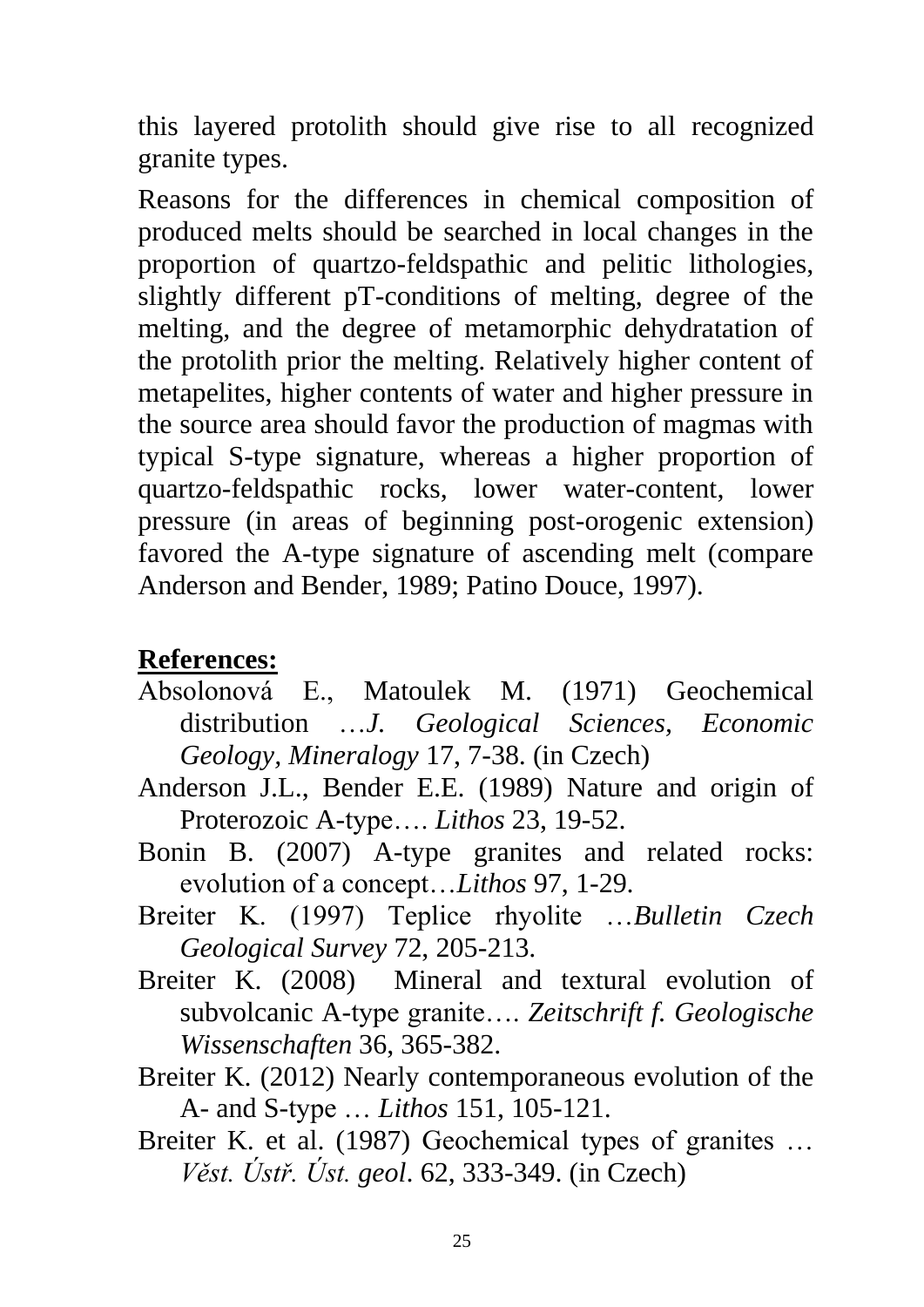- Breiter K. et al. (1991) Geochemical specialization of the tin-bearing granitoid… *Min. Deposita* 26, 298-306.
- Breiter K. et al. (1999) Variscan silicic magmatism and related tin-tungsten... *Min. Deposita* 34, 505-521
- Breiter K. et al. (2002) Phosphorus and rubidium in alkali feldspars…*Bull. Czech Geol. Surv.* 77, 93-104.
- Breiter K. et al. (2012) Trace element composition of quartz … Chem. Geol., 326-327, 36-50.
- Breiter K. et al. (2013) Galium and germanium geochemistry... *Geol. Carpathica* 64, 171-180.
- Breiter K., Müller A. (2009): Evolution of rare-metal granitic magmas... *Eur. J. Mineral.* 21, 335-346
- Breiter K., Škoda R. (2012) Vertical zonality of fractionated granite… *Geol. Carpat.* 63, 383-398.
- Cháb J. et al. (2009) Outline of the geology of the Bohemian Massif. Czech Geological Survey, Praha.
- Chappel B.W., White A.J.R. (1974) Two contrasting granite types. *Pacific Geology* 8, 173-174.
- Čadková Z., Mrázek P. (1987) Trends of trace elements distribution…. *Čas. Min. Geol.* 32, 371-392.
- Dall´Agnol R., Oliveira D.C. (2007) Oxidized, magnetiteseries, rapakivi-type granites of Carajás, Brazil…. *Lithos* 93, 215-233.
- Eisenreich M., Breiter K. (1993): Krupka, deposit of Sn-W-Mo ores in the eastern Krušné hory Mts.. *Bull. Czech geol. Surv.* 68, 5-22.
- Förster H.-J. et al. (1999) Late-collisional granites in western Erzgebirge*…, J. Petrol* 40, 1613-1645.
- Förster H.-J. et al. (2007) Permo-Carboniferous subvolcanic rhyolitic dikes in the western Erzgebirge ... *Neues Jb. Min., Abh.* 183, 123-147.
- Förster H.-J., Romer R.L. (2010) Carboniferous magmatism. In: Linnenmann U., Romer R.L. (Eds.) Pre-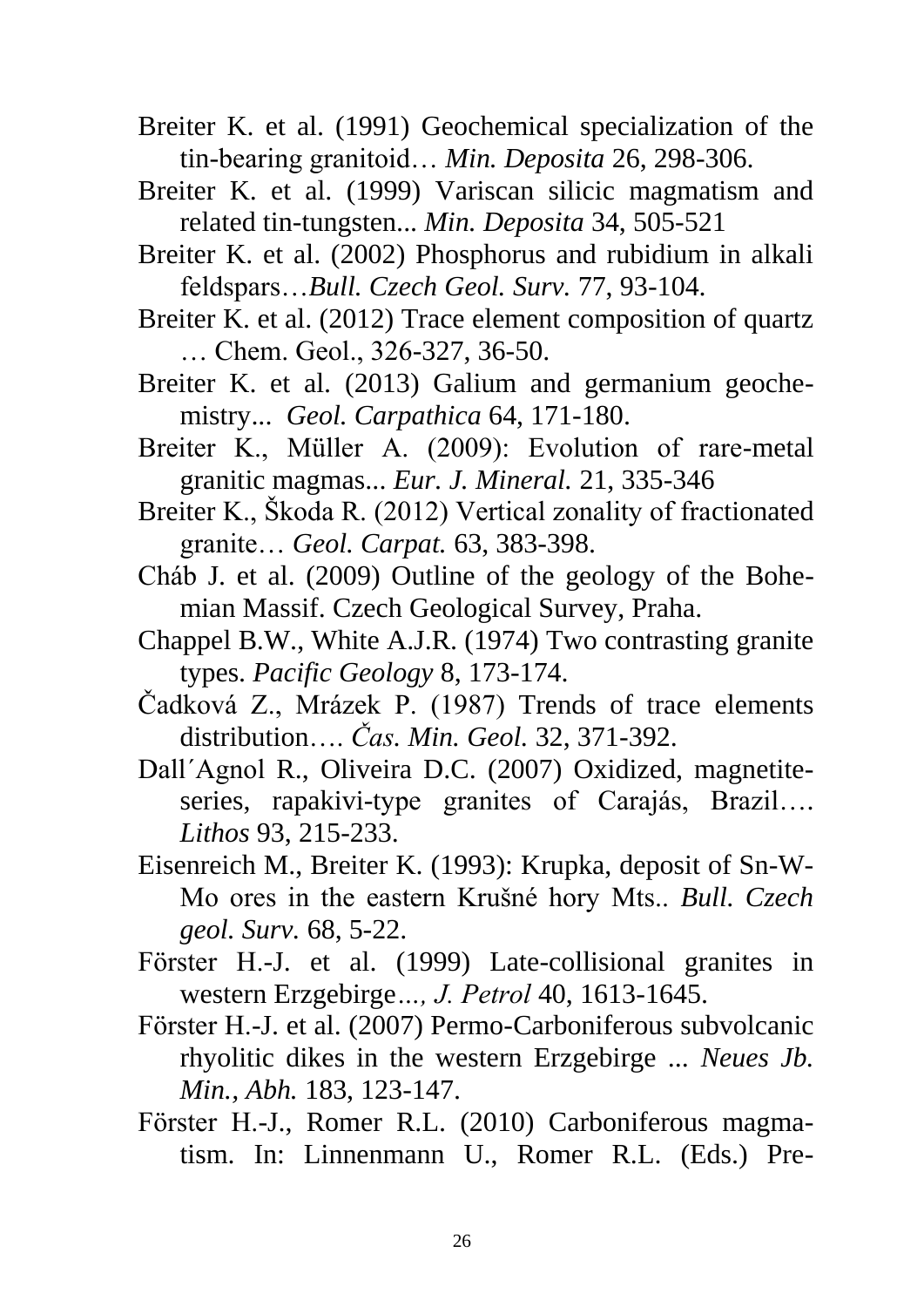Mesozoic geology of Saxo-Thuringia – from the Cadomian active margin to the Variscan orogen. Schweizerbart, pp. 287-308.

- Gottesmann B. (1994) The Gottesberg tin deposit… In: Seltmann R. et al. (Eds.), Metallogeny of collisional orogens, Czech Geological Survey, Praha, 110-115.
- Hochstetter F. (1856) Allgemeine Bericht über die geologische…. *Jb. Geol. Reichsanstalt* 7, 316-332.
- Hoth K. et al. (1995) Geologische Karte Erzgebirge/ Vogtland 1:100 000. LFUG Freiberg.
- Jarchovský T., Pavlů D. (1991) Albite-topaz microgranite …*Bull. Czech Geol. Surv*. 66, 13-22.
- Jiránek J. et al. (1987) The Teplice rhyolite. Unpublished report Czech Geological Survey, Praha. (in Czech)
- Johan Z., Johan V. (2005) Accessory minerals of the Cínovec... *Mineralogy Petrol*ogy 83, 113-150.
- Lange H. et al. (1972) Fortschritte der Metallogenie im Erzgebirge. *Geologie* 21, 457-493.
- Laube, G.C., 1866. Geologie der böhmischen Erzgebirges I. Archiv für den Naturw. Landesdurchforschung. Praha.
- Linnenmann U., Romer R.L. (2010) Pre-Mesozoic geology of Saxo-Thuringia... Schweizerbart.
- Loiselle M.C., Wones D.R. (1979) Characteristic and origin of anorogenic granites. *Geol. Soc. Amer. Abstracts and Programs* 11, 468.
- Mlčoch B., Skácelová Z. (2010) Geometry of the Altenberg-Teplice caldera…. *Journal of Geosciences*  55, 217-229.
- Müller A. (2005) Quartz and feldspar zoning in the eastern Erzgebirge … *Lithos* 80, 201-227.
- Patino Douce A.E. (1997) Generation of metaluminous Atype granites …. *Geology* 25, 743-746.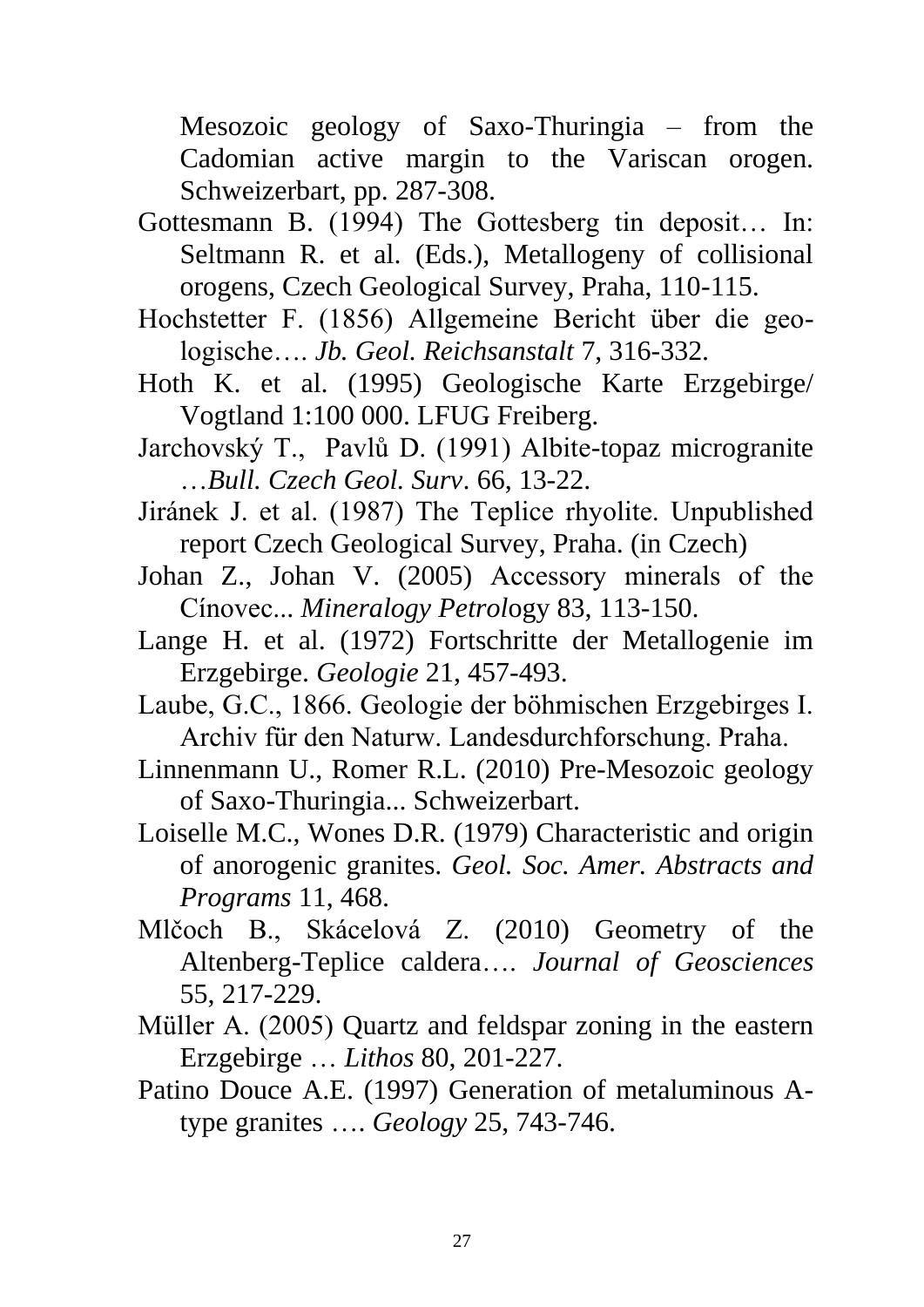- Rub A.K. et al. (1998) Tantalum mineralization … *Mineralogy Petrology* 63, 199-222.
- Seltmann R. (1987) Brekzien der Altenberger Scholle. Exkursionführer 34. Jahrestagung Gesselschaft für Geologische Wissenschaften, pp. 3-21.
- Štemprok M. (1986) Petrology and geochemistry… *J. Geological Sciences, Economic Geology, Mineralogy* 27, 111-156.
- Štemprok M., Šulcek Z. (1969) Geochemical profile…. *Economic Geology* 64, 392-404.
- Teuscher, E.O., 1936. Primäre Bildungen des granitischen Magmas und seiner Restlösungen im Massif von Eibenstock-Neudeck. *Mineralogische und Petrographische Mitteilungen* 47, 211-262.
- Tischendorf G. (1989) Silicic magmatism and metalogenesis of the Erzgebirge. Veröffent. Zentralinstitut für Physik der Erde 107, Potsdam.
- Uher P., Broska I. (1996) Post-orogenic Permian granitic rocks…. *Geologica Carpathica* 47, 311-321.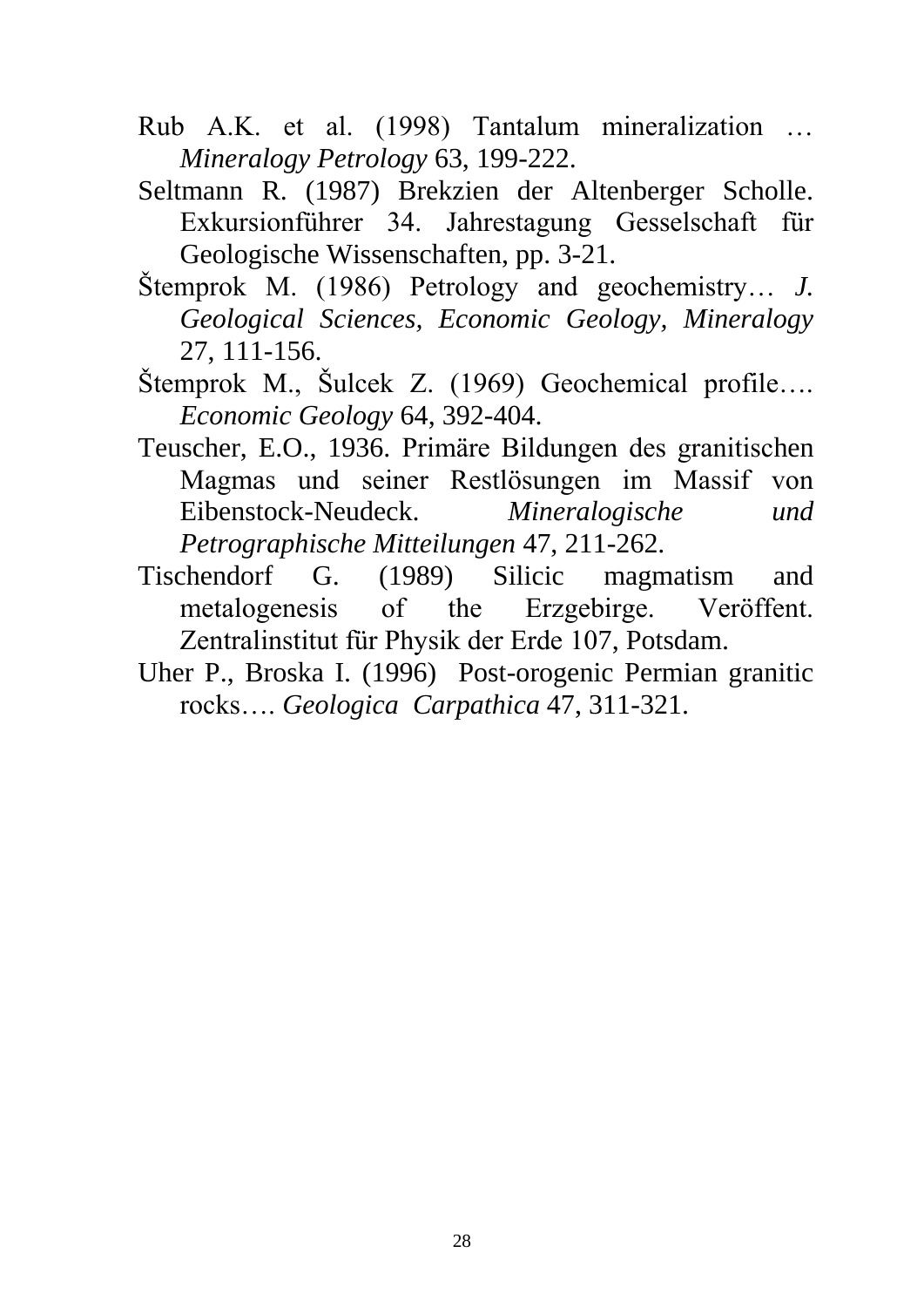#### **List of publications, which are included into dissertation, and their abstracts**

The publication No.1 firstly reported presence of A-type granites in the Krušné Hory Mts. The publication No.2 firstly defined evolutionary stages within the Teplice caldera and suggest model for their antidrome chemical character. Major metallogenic features of S- and A-type granites in Erzgebirge are described and modeled in the publication No.3. Publication No.4 deals with the genetic interpretation of rocks textures on the example of the Hora Svaté Kateřiny A-type granite stock. Publication No.5 track changes in chemical composition of quartz during magmatic evolution of strongly fractionated S- and A-type granites on the example of the Podlesí and Hora Svaté Kateřiny stocks. Publication No.6 studied alteration of the Zr-Th-REE minerals during post-magmatic alteration of an A-type granite. Article No.7 is a summarizing publication on the Atype magmatic rocks in the Krušné Hory area. Publication No.8 interprets the pT-conditions of crystallization of rocks in the Teplice caldera on the basis of Ti-in-Quartz thermobarometer. Publication No.9 compares vertical differentiation of strongly fractionated S- and A-type plutons on the example of chemical composition of zircon. Article No.10 defined topaz as the most important concentrator of Ge during crystallization of evolved S- and A-type granites.

**(1)** Breiter K., Sokolová M., Sokol A. (1991) Geochemical specialization of the tin-bearing granitoid massifs of NW Bohemia. *Mineralium Deposita 26*, 298-306.

**Abstract:** The geochemistry of Variscan tin-bearing granitoid massifs of the Krušné Hory Mts. (Erzgebirge),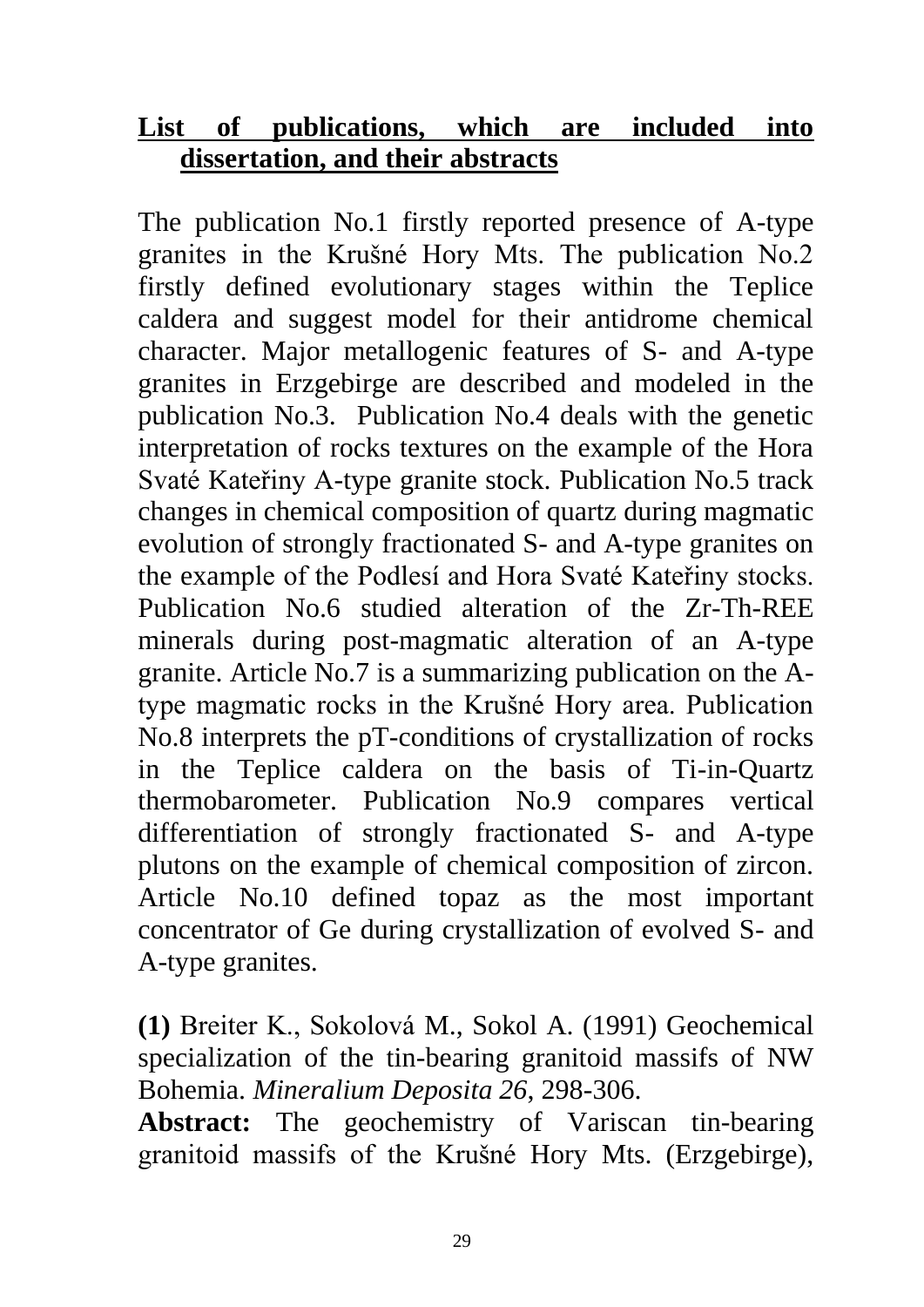Slavkovský Les (Kaiserwald) and Smrčiny (eastern Fichtelgebirge) is compared by statistical processing of 270 analyses including a wide spectrum of major and trace elements. Seven different types of granites are distinguished. Out of these, five types represent the successive differentiation of the largest massif of NW Bohemia: the Karlovy Vary massif. This comprises strongly differentiated peraluminous granites evolving towards extreme Li-Rb-Cs-F-and Sn-enrichment in the youngest members, which are albite-topaz-zinwaldite "lithium" granites. The sixth and seventh types are different from the former by their location in the eastern Krušné hory and tectonic setting, and they display geochemical features of anorogenic granites: they are metaluminous albitezinwaldite granites with marked enrichment of Nb, Y, and HREE in addition to Li, Rb, Cs, F and Sn, indicating contamination by sub-crustal material. All types of Sn-W mineralizations are intimately associated with the most strongly differentiated granites.

**(2)** Breiter K. (1997) Teplice rhyolite (Krušné hory Mts., Czech Republic) Chemical evidence of a multiply exhausted stratified magma chamber. *Bulletion Czech geological Survey* 72, 205-213.

**Abstract:** The study of a 924 m long Mi-4 drilling log and the areal lithogeochemistry of outcrops of the Czech part of the Teplice rhyolite (TPR) allow to be distinguished four volcanic phases in the volcanogenic fill of the Altenberg-Teplice caldera - 1) the Schönfeld unit; 2) the tuff unit of the TPR1; 3) the explosive-effusive phase of the TPR2 ('western margin' type); and 4) the effusive-intrusive phase of the TPR3 (types Pramenáč, Medvědí vrch, Přední Cínovec, and dykes of granite porphyry). The two youngest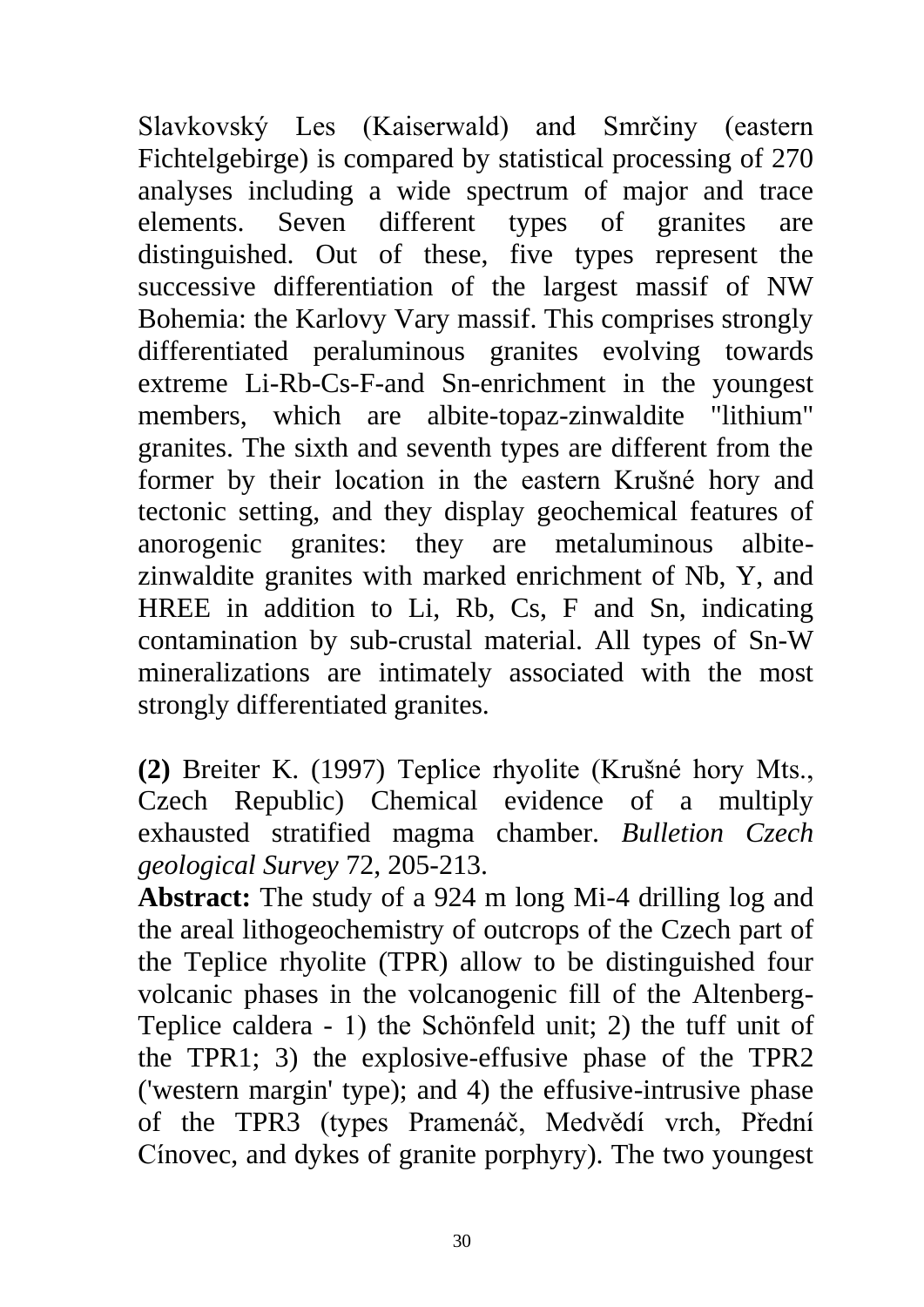phases show a remarkable antidrome (reversal) evolutionary trend, which is explained by a model based on the step-bystep exhausting of a gravitationally stratified magma chamber.

**(3)** Breiter K., Förster H., Seltmann R. (1999) Variscan silicic magmatism and related tin-tungsten mineralization in the Erzgebirge-Slavkovský les metamollgenic province. *Mineralium Deposita* 34, 505-521.

**Abstract:** Integration of geochemical, mineralogical, isotopic, and geochronological data with geodynamic considerations suggests that the Variscan granites in the Erzgebirge-Slavkovský Les domain originated from repeated melting events and were emplaced over a period of about 40 Ma (330-290 Ma). Several lines of evidence exist supporting the idea that Erzgebirge granites assigned to different types (biotite granites, two-mica granites, strongly peraluminous P-rich Li-mica granites, and slightly peraluminous P-poor granites) are in most cases not genetically related via continuous fractional crystallization from a common magmatic reservoir. The genesis of the Slavkovský Les granites, however, might be discussed in terms of an uninterrupted fractionation series. Geological models of Sn-W deposits based upon geochemical and structural results imply that the main ore depositional events followed immediately the emplacement and solidification processes of melt via fluid-melt immiscibility, breccia-pipe formation and/or pervasive rock-fluid interactions.

**(4)** Breiter K. (2008) Mineral and textural evolution of subvolcanic A-type granite: Hora Svaté Kateřiny stock, Krušné Hory Mts., Czech Republic. *Zeitschrift f. geologische Wissenschaften* 36, 365-382.

31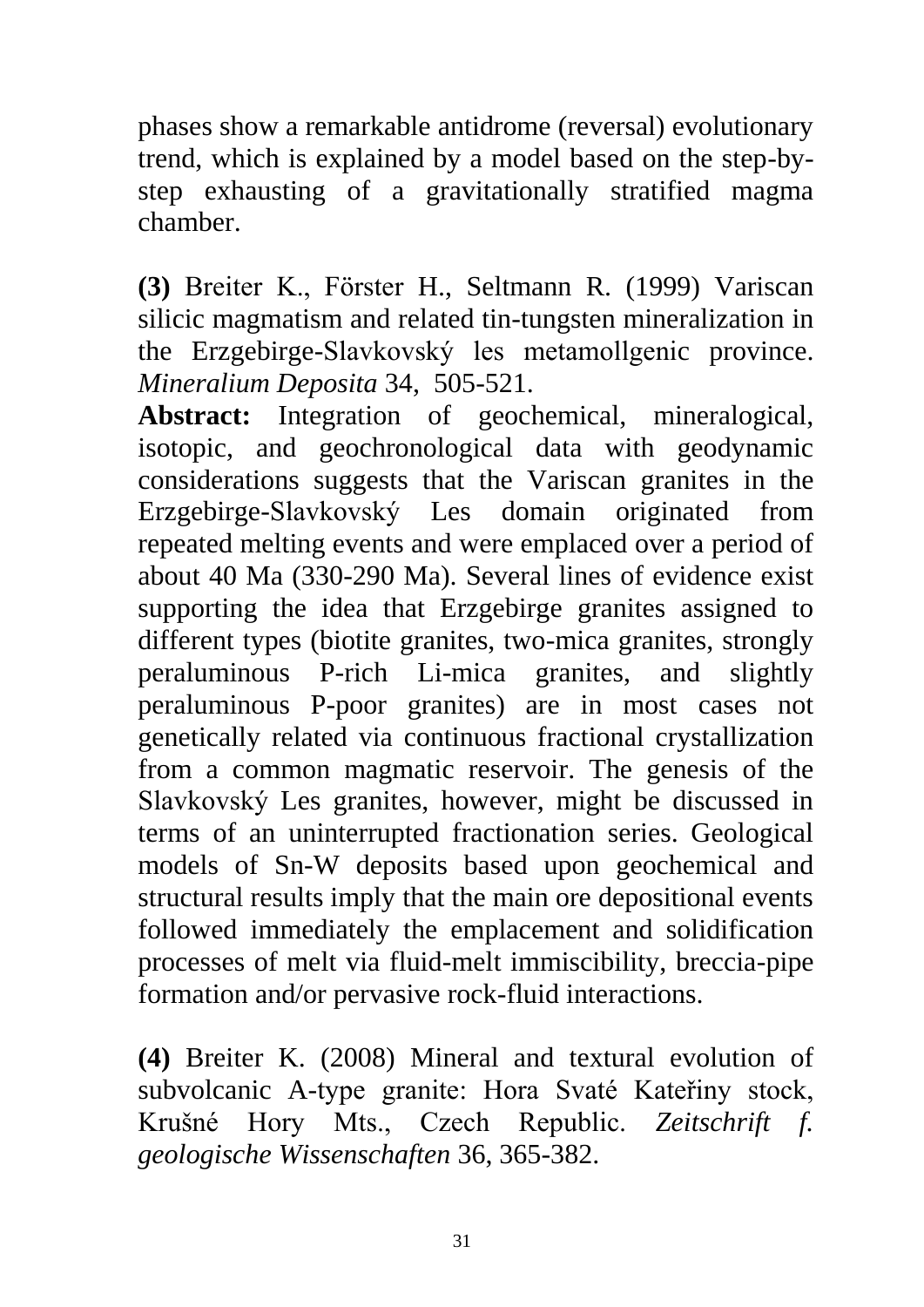**Abstract:** The Hora Svaté Kateřiny granite forms a small stock in the Czech central part of the Krušné Hory/ Erzgebirge Mts. Granite emplacement preceded in two pulses: (i) Equigranular medium-grained biotite granite forms most of the stock; (ii) Fine-porphyritic fine-grained leucogranite with only scarce grains of dark mica cemented fragments of the older granite. The younger magma pulse formed several types of unidirectional solidification textures (UST). Both granite pulses are accompanied by brecciation, which – together with UST – indicates a forceful intrusion into a shallow level. Chemical features correspond to an Atype character of the granite. Rock of both stages are only slightly peraluminous (ASI=1.05), rich in fluorine, Rb, Nb, Ta, Th, Zr, Y and Be (5-19 ppm), and poor in phosphorus  $(<0.1$  wt% P<sub>2</sub>O<sub>5</sub>). Significant differences exist between fresh samples and samples that underwent late magmatic to post-magmatic reactions with fluids. All fluid-influenced samples are depleted in F, Li, Rb, Cs, Sn, W, Be, Ga, Hf, Ho, and LREE, while the contents of Zr, U and Th remained unchanged, and As became enriched. Both granite types contain phenocrysts of perthitic K-feldspar in groundmass composed of quartz, K-feldspar, albite and Libearing annite. Magmatic accessory phases comprise fluorite, magnetite, and zircon with less abundant topaz, beryl, xenotime, monazite, thorite, cassiterite, columbite, and other Nb, Ta, U-bearing phases. Chernovite, rhabdophane, bastnäsite, and Ce-dominated oxyfluoride are products of intensive hydrothermal alteration. The Th-Utotal Pb method yielded the age of  $308 \pm 14$  Ma.

**(5)** Breiter K., Müller A. (2009) Evolution of rare-metal granitic magmas documented by quartz chemistry. *Europian Journal of Mineralogy* 21, 335-346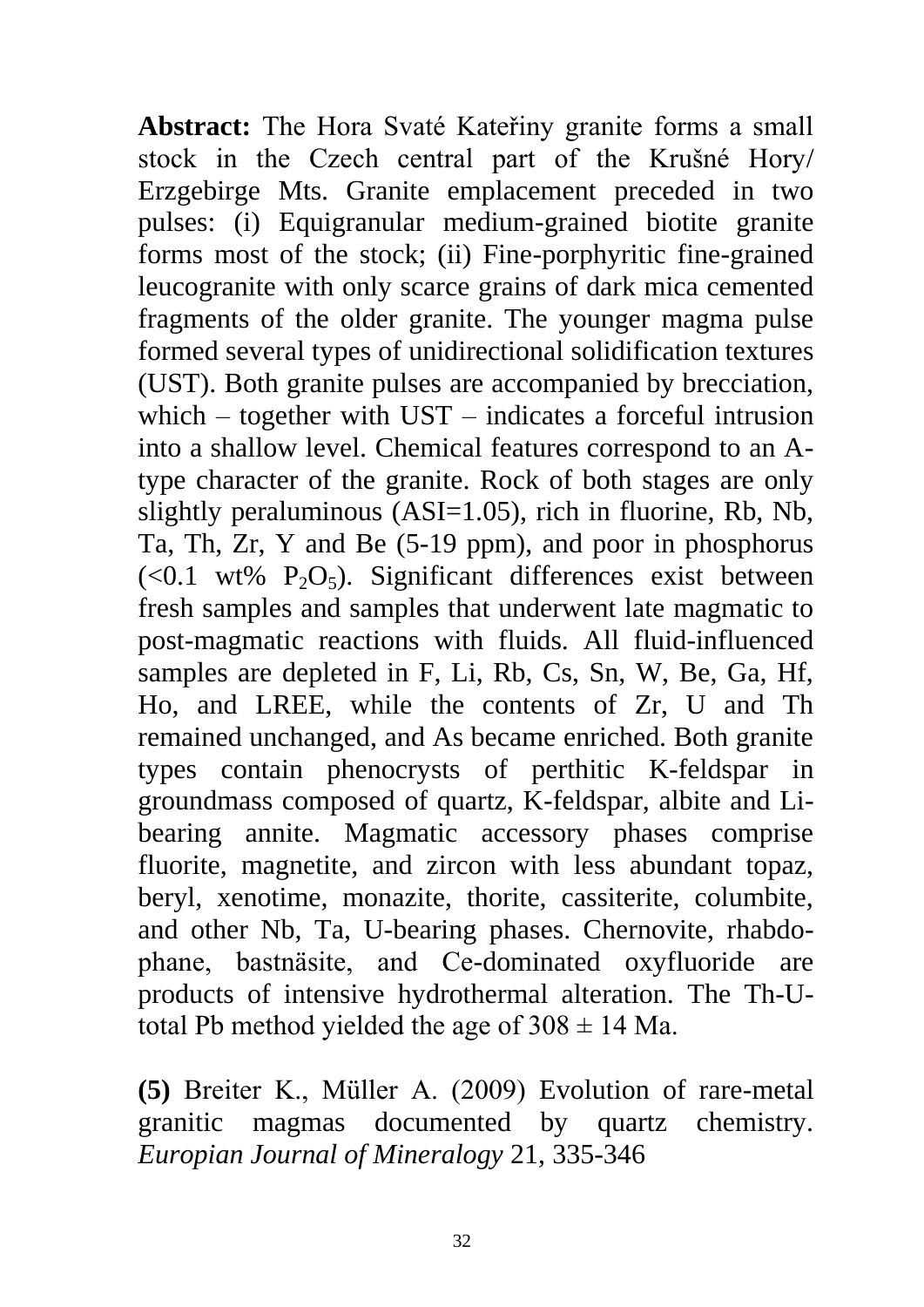**Abstract:** The study documents changes in the chemical composition of igneous quartz during evolution of two contrasting late-Variscan granite suites in the Erzgebirge/Krušné Hory Mts., Czech Republic. Six quartz populations were optically distinguished in each of the studied granite suites: a highly peraluminous phosphorusrich (S-type) from Podlesí, and slightly peraluminous Ppoor (A-type) from Hora Svaté Kateřiny. Contents of Li, Be, B, Al, Ge, P, K, Na, Ca, Ti, Mn, and Fe were determined in situ in all quartz types using LA-ICP-MS. Of all the determined elements, only Ti decreases with increasing fractionation. Al reached the highest contents in all samples (100-1200 ppm), followed by Ti, Li, and K (in the range of 10-100 ppm). The Ti vs. Al diagram is the most fitting indicator of the evolution of the melt from which the quartz crystallized. Al enters the quartz lattice according to coupled substitution  $Si^{4+} \leftrightarrow Al^{3+} + (Li, K, H)^+$ . No firsthand correlation between Al in quartz and the peraluminosity of the melt was found. The contents of B, Be, Ge, Fe, Mn, and P in quartz are usually lower than 10 ppm and their abundances are generally positively correlated with whole-rock chemical compositions.

**(6)** Breiter K., Čopjaková R., Škoda R. (2009) The involvement of F  $CO<sub>2</sub>$ -, and As in the alteration of Zr-Th-REE-bearing accessory minerals in the Hora Svaté Kateřiny A-type granite, Czech Republic. *Canadian Mineralogist* 47, 1375-1398

**Abstract:** The Zr(Hf)-Th(U)-REE minerals from a subvolcanic A-type granite from Hora Svaté Kateřiny, in the Czech Republic, were studied in an effort to distinguish how both magmatic and hydrothermal processes affected the rock system. The primary accessory phases include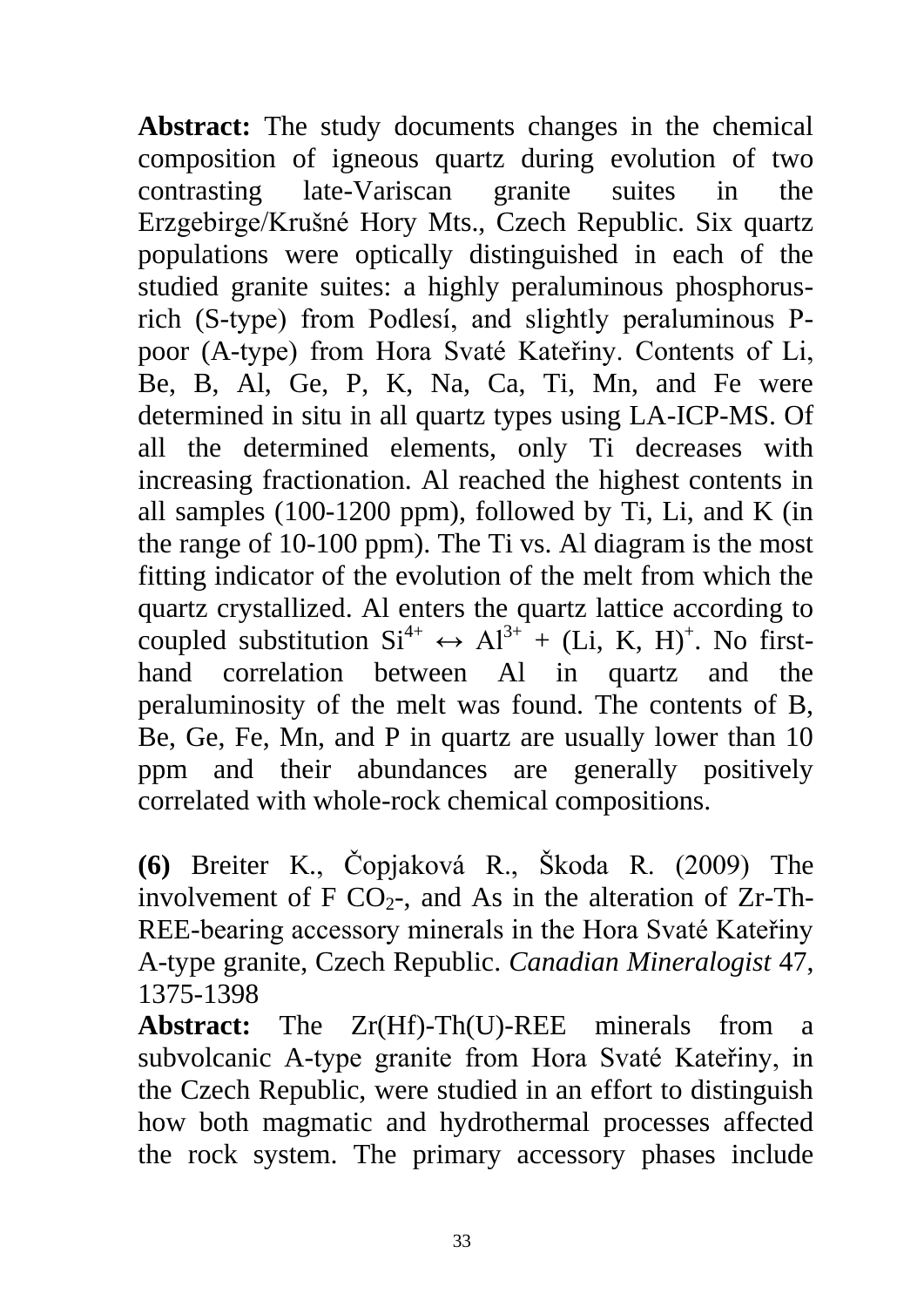fluorite, magnetite and zircon, with rare xenotime-(Y), monazite-(Ce), and thorite. Complex solid solutions with nearly equal contents of (Th+U), (Zr+Hf) and REE components usually form irregular domains within zircon and thorite crystals and are supposedly also primary. The granite was affected by strong reactions with late- to postmagmatic fluids. Pyrite and arsenopyrite crystallized from the first phase of hydrothermal activity, with low fugacity of oxygen. Later, fluid with a higher fugacity of oxygen altered magnetite to hematite, sulfides to Fe hydroxides, and dissolved xenotime. At this stage, Th- and U-bearing zircon and thorite became partially metamict. Arsenic in the fluid phase was oxidized to  $As<sup>5+</sup>$ , and intensively metasomatized xenotime, Y-rich zircon and thorite, forming chernovite. Even later, fluid rich in  $CO<sub>2</sub>$ dissolved metamict thorite and partially dissolved monazite; after only a short distance of transport, Th-rich bastnäsite deposited in contact with fluorite.

**(7)** Breiter K. (2012) Nearly contemporaneous evolution of the A- and S-type fractionated granites in the Krušné hory/Erzgebirge Mts., Central Europe. *Lithos* 151, 105-121. **Abstract:** Variscan magmatic activity in the Krušné Hory area spanned from 330 to 295 Ma. During this time, two types of magma were generated and emplaced in close proximity. Strongly peraluminous P-rich (S-type) melts were formed alongside slightly peraluminous P-poor melts (A-type). Two suites of strongly peraluminous P, F, Li, Rb, Cs, U, Sn-rich and Zr, Th, Y, HREE-poor magmas were intruded in rapid succession over a period of about 10 Ma (about 330-320 Ma) over the entire region. Several peraluminous rhyolitic dykes near Gottesberg mark an isolated event at about 295 Ma. Slightly peraluminous F, Li,

34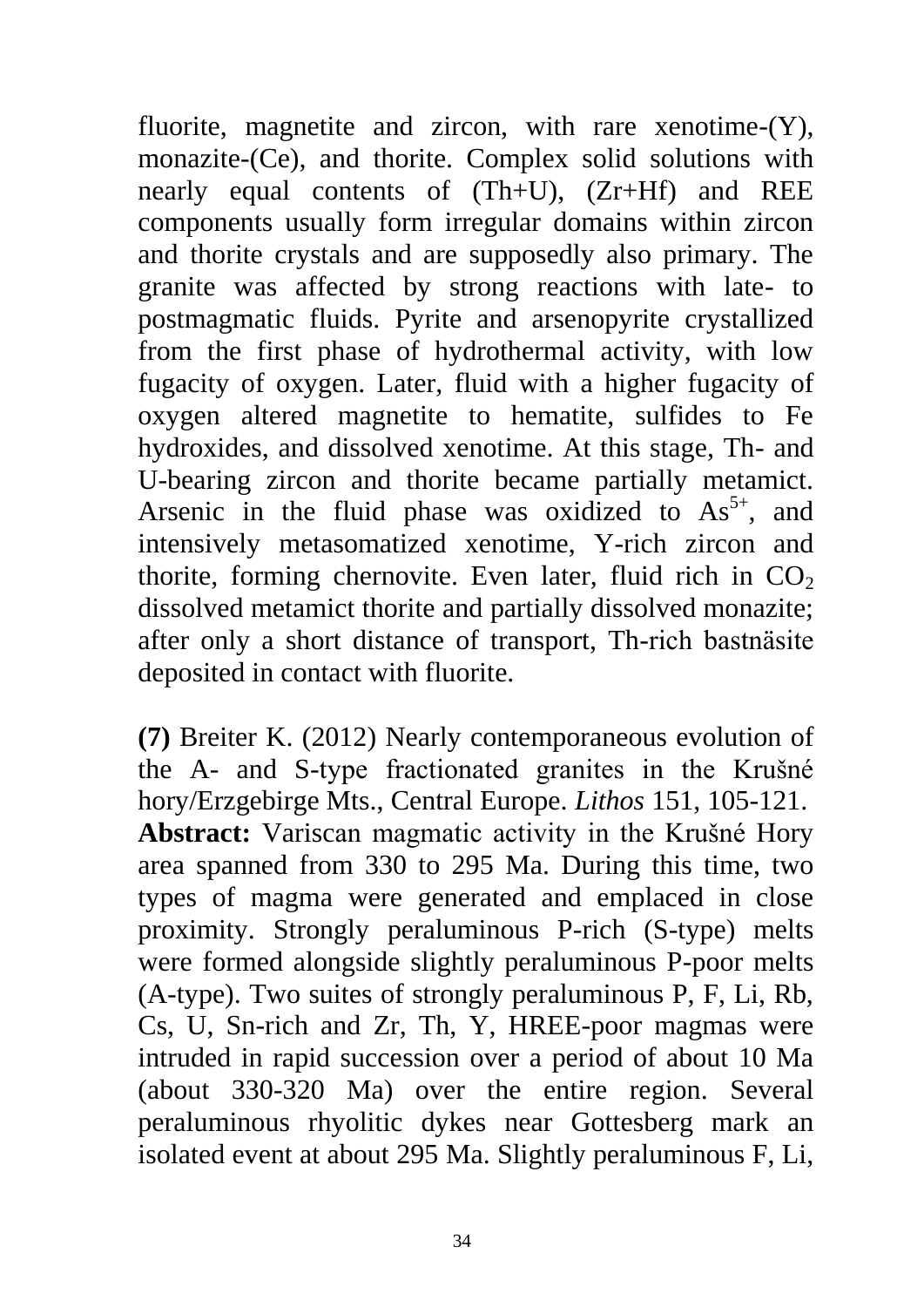Rb, Cs, Sn, Zr, Y, HREE-rich and P-poor magmas were intruded in several events separated in space and time (325- 295 Ma). Both magmatic episodes culminated with strongly fractionated subvolcanic granite intrusions, accompanied by explosive brecciation and followed by Sn+W mineralization. The time difference between the two types ranges from 1 to about 15 Ma. The assumed protolith of all late-Variscan granites in the area of Krušné Hory is a mixture of fertile quartzo-feldspathic rocks with micaceous metapelites enriched in LILE and Sn+W. The differences in chemical composition of S- and A-type melts originated from local changes in the proportion of quartzo-feldspathic and pelitic lithologies, different pT-conditions of melting, the degree of melting, and the degree of metamorphic dehydratation of the protolith prior to the melting.

**(8)** Breiter K., Svojtka M., Ackerman L., Švecová K. (2012) Trace element composition of quartz from the Variscan Teplice caldera (Krušné Hory/Erzgebirge Mts., Czech Republic/Germany): Insights into the volcano-plutonic complex evolution. *Chemical Geology* 326-327, 36-50.

**Abstract:** The internal structures and appropriate traceelement distributions within quartz grains were investigated using a LA-ICP-MS technique combined with a hot-cathode and scanning cathodoluminescence analysis. The studied Variscan magmatic suite is located in the Altenberg-Teplice Caldera (eastern Krušné Hory/Erzebirge) and composed of co-magmatic rhyolites and granites of A-type. The traceelement distribution in the volcanic quartz demonstrates a distinct zoning in the cathodoluminescence images and chemical compositions: the core is poor in Ti, the outer-rim zones are enriched in Ti, and the trends recorded for Al are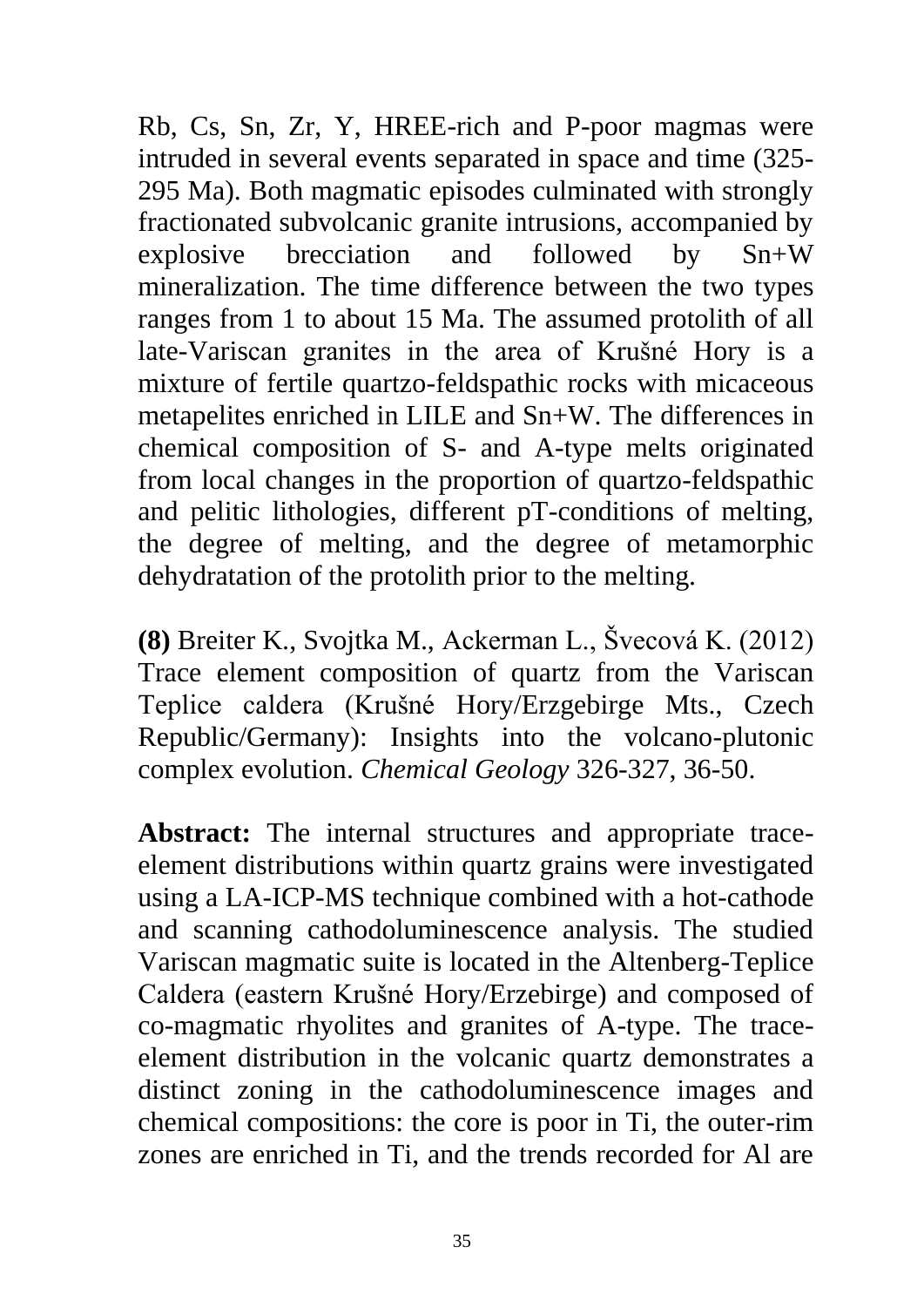opposite to those of Ti. The quartz from granites is either very weakly zoned or homogeneous. Based on the chemical composition of quartz and its zoning, the quartz crystals began to crystallize gradually in the primary deep-seated magma chamber with a P-T condition of 10 kbar and 750 °C and in an environment with an increasing concentration of Al and decreasing concentration of Ti. The early stage was followed by the subsequent adiabatic ascent into a shallow magma chamber (approximately 700 °C, 2 kbar), during which crystal rims rich in Ti formed and then extruded. After the caldera collapse, part of the magma intruded as granite, and in the environment of the residual melt rich in water and flux agents, late quartz grew in the form of snowball quartz with an increased Al content and decreased Ti content.

**(9)** Breiter K., Škoda R. (2012) Vertical zonality of fractionated granite plutons reflected in zircon chemistry: the Cínovec A-type versus the Beauvoir S-type suite. *Geologica Carpathica* 63, 383-398.

**Abstract**: Vertical changes in the chemical composition of zircon from two contrasting Variscan granite systems, the S-type Beauvoir system (France), and A-type Cínovec system (Krušné Hory Mts/Erzgebirge) were studied. Samples from Beauvoir represent an 800 m long vertical section through the entire granite stock, while CS-1 borehole (Cínovec) reached a depth of 1600 m. In both localities, the most fractionated intrusions are located on the top of the system. Chemical compositions of zircons from both granite systems show distinct vertical zoning, but their elemental speciation is highly contrasting. At Beauvoir, zircon shows a remarkable increase in Hf-content from 2-4 wt%  $HfO<sub>2</sub>$  in the deepest B3-unit to 15-19 wt%  $HfO<sub>2</sub>$  in the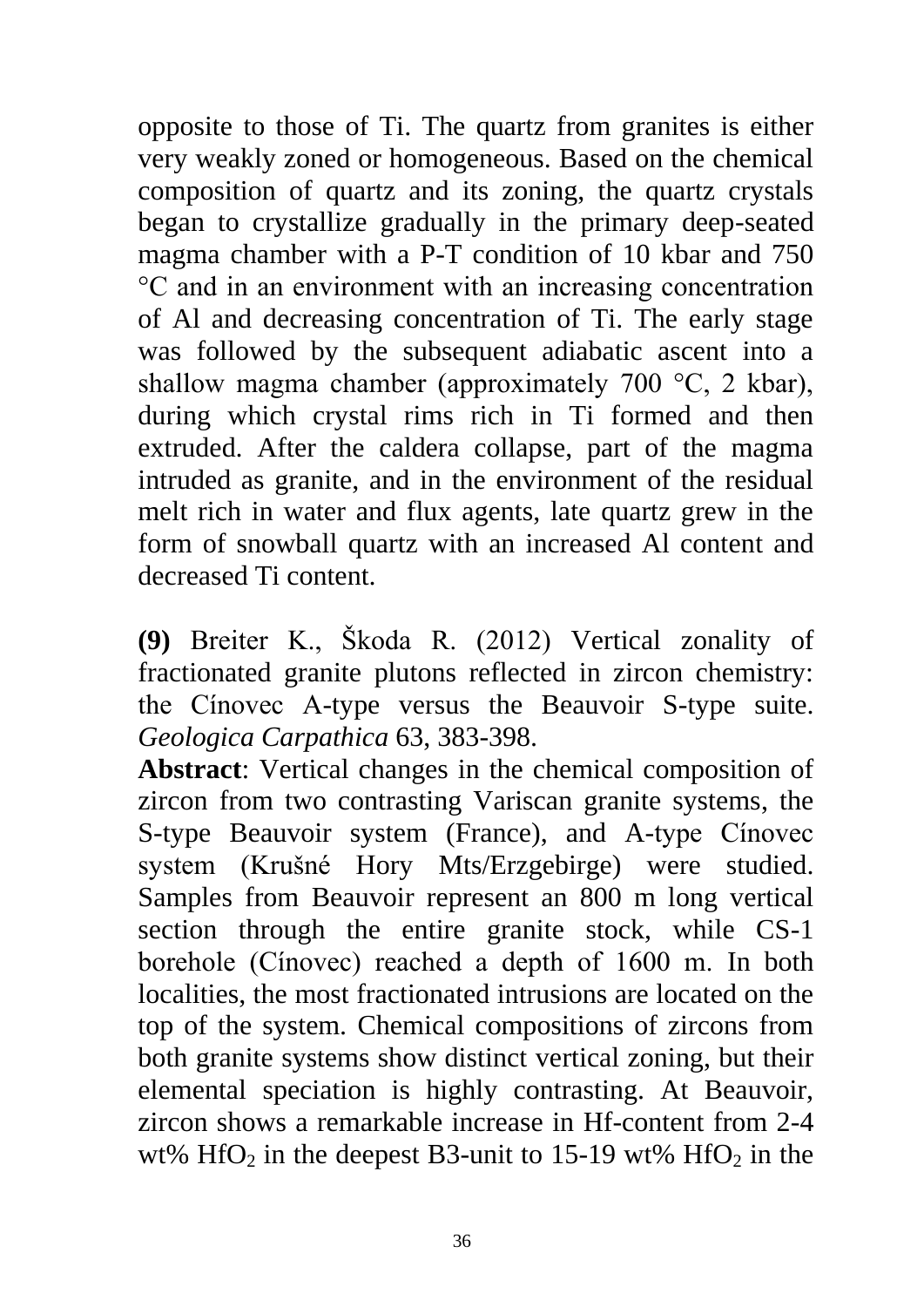uppermost B1-unit. The highest contents of F, P, and U were detected in the intermediate unit B2 at a depth of 400- 600 m. At Cínovec, Hf shows only moderate enrichment from ca. 2 wt%  $HfO<sub>2</sub>$  in the deeper protolithionite granite to 5-10 wt%  $HfO<sub>2</sub>$  in the uppermost part of the zinnwaldite granite. High contents of Th  $(3-8 \text{ wt } %)$  ThO<sub>2</sub>) are entirely bound in the uppermost section of the granite copula to a depth of 200 m, but below this level the contents only sporadically exceed 1 wt%  $ThO<sub>2</sub>$ . Concentrations of U, Y, HREE, Sc and Bi also reach their highest values in the uppermost parts of the zinnwaldite granite, but their decrease downward is much gentler. Extreme enrichment of outer zones of zircon crystals from some granites with Hf or high contents of Th, U, REE, Y, and Nb is not a specific phenomenon characterizing melts of A- or S-type granite, but reflects a high degree of fractionation of systems rich in Na and F.

**(10)** Breiter K., Gardenová N., Vaculovič T., Kanický V. (2013) Topaz as an important host for Ge in granites and greisens. *Mineralogical Magazine* 77, 403-417.

**Abstract:** The composition of topaz from different granites and greisen in the Krušné Hory/Erzgebirge area was investigated using electron microprobe analysis (EMPA) and Laser Ablation Inductively Coupled Plasma Mass Spectrometery (LA-ICP MS). All topaz grains are rich in F (17.9-19.8 wt%, 1.73-1.90 apfu), the most important minor/trace elements being P, Ge and Ga. Contents of P up to 1 wt.%  $P_2O_5$  (0.025 apfu) were found in topaz from the strongly peraluminous P-rich magmatic systems at Podlesí. Regardless of genetic type, topaz from granites typically contains 50-100 ppm Ge. The greatest amounts (up to 204 ppm Ge) were found in topaz from quartz-topaz-apatite